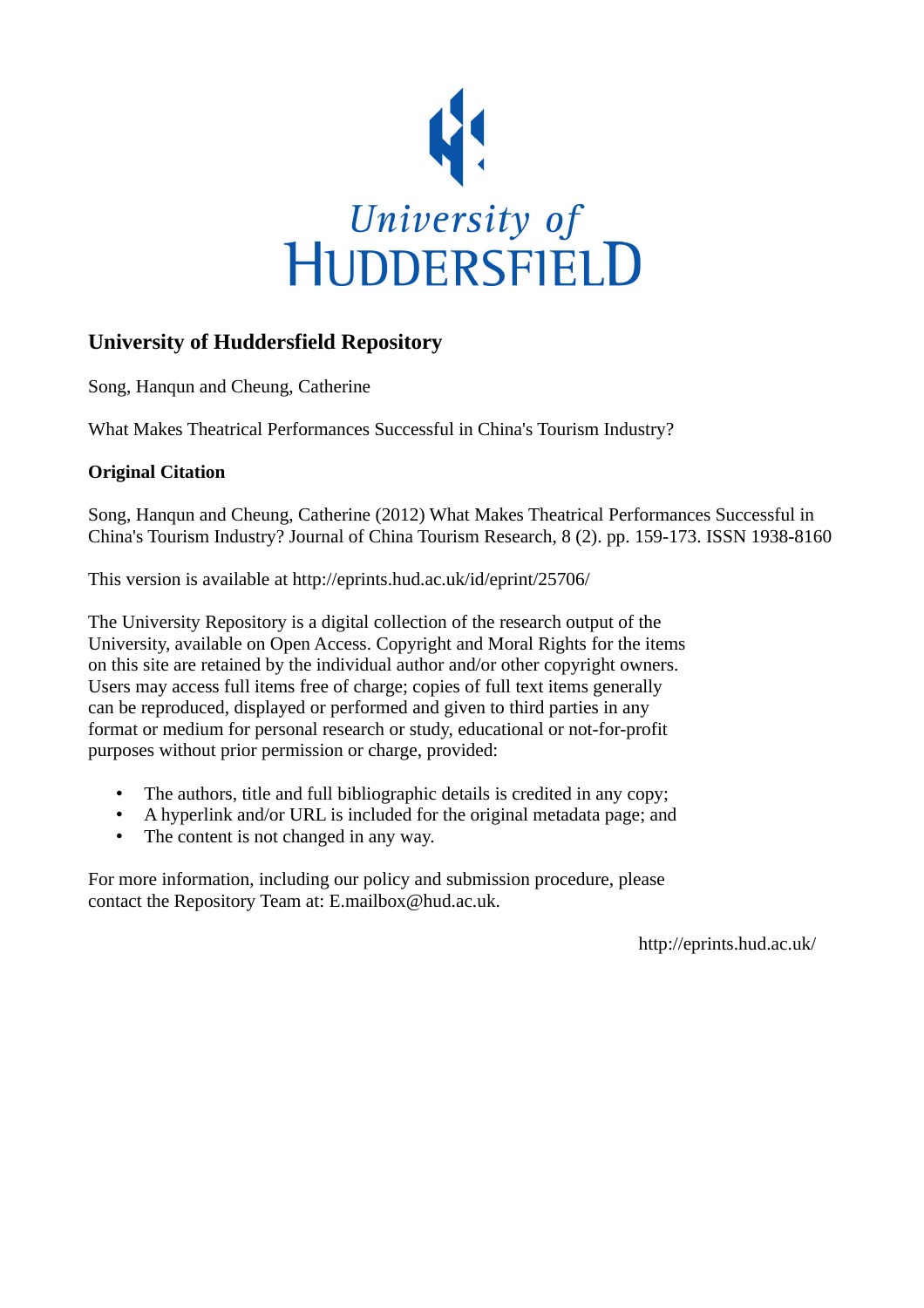#### **Please cite:**

Song, H., & Cheung, C. (2012). What makes theatrical performances successful in China's tourism industry? *Journal of China Tourism Research, 8*(2), 159-173.

## **What Makes Theatrical Performances Successful**

# **in China's Tourism Industry?**

# **HANQUN SONG CATHERINE CHEUNG**

*This study aims to explore the factors affecting the success of a popular tourist product, namely theatrical performance, within the context of China's tourism industry, and develop a model based on previously successful productions. Using qualitative software, 22 Chinese-language articles on theatrical performances are analyzed to generate a list of success factors, classified as internal and external. The internal factors are storyline and performing, market positioning and marketing strategy, investment and financial support, operation and management, performing team, outdoor venue, indoor/outdoor stage supporting facilities, continuous improvement, and production team. The external factors are collaboration between cultural industries and local tourism, government support, privatization, and social and cultural effect. This study also provides suggestions for the future development of theatrical performances in China.* 

**KEYWORDS**. Theatrical performance, success, China, content analysis

 Hanqun Song is a Ph.D. Student at the Department of Tourism, Leisure, Hotel and Sport Management, Griffith Business School, Gold Coast Campus, Griffith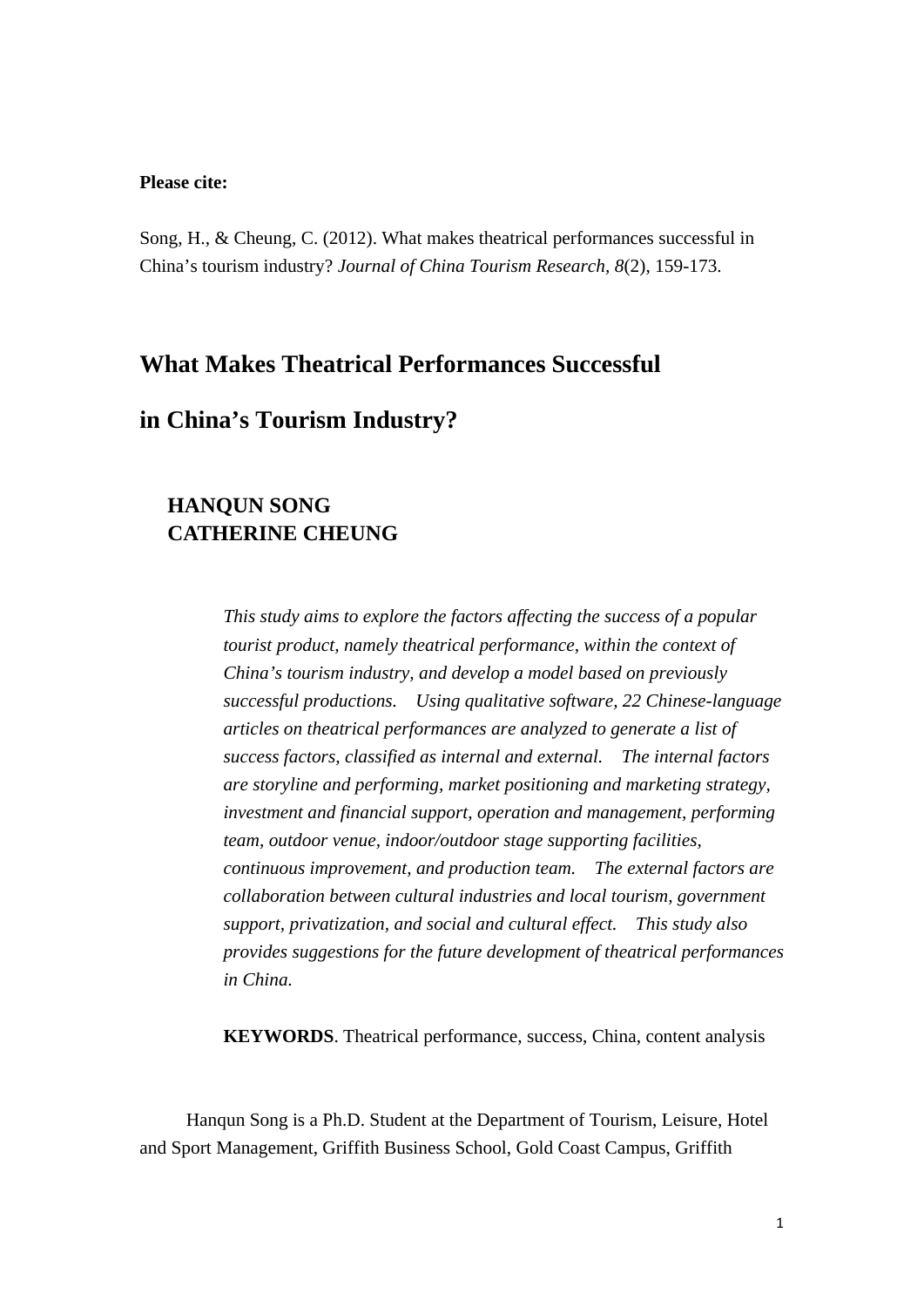University, Parklands Drive, Southport, Queensland 4214, Australia (E-mail: hanqun.song@griffithuni.edu.au).

 Catherine Cheung is Assistant Professor of the School of Hotel and Tourism Management at The Hong Kong Polytechnic University, 17 Science Museum Road, TST East, Kowloon, Hong Kong, China (E-mail: hmcat@polyu.edu.hk).

# **Introduction**

In recent years, the Central People's Government of the People's Republic of China (PRC) (2009) has strongly promoted the development of theatrical performance, noting that it is a new product of the tourism and cultural industries. Such performances have been developed in many Chinese cities, and have become the highlight of China's tourism industry (Dou, 2009). The growth of these performances is reflected not only in the large number of tourist arrivals, but also their contribution to the local economy (Wang, 2008; Wei, 2007; Zhuge & Cui, 2005). In China, the success of theatrical performances can be witnessed from *The Impression of Liusanjie*, directed by Chinese director Zhang Yimou in 2004. The launch of this performance increased the gross domestic product (GDP) of Yangshuo County in Guilin by more than 10% (Wang, 2008). Since then, more and more cities in China have been presenting dramatic performances to visitors (Song & Cheung, 2010a).

 Most of these performances have had a large impact on the local tourism industry; however, some have only attracted a small number of visitors and hence can be said to have failed in a competitive environment (Bai  $\&$  Ge, 2008). Accordingly, there is a need to investigate successful theatrical performances so as to offer suggestions to theatre operators. This study therefore aims to explore the factors affecting the success of theatrical performances within the context of China's tourism industry.

# **Literature Review**

## *Theatrical Performance*

Theatrical performance can be defined in this context as a large-scale live performance, staged indoors or outdoors, designed predominantly for tourists (Song &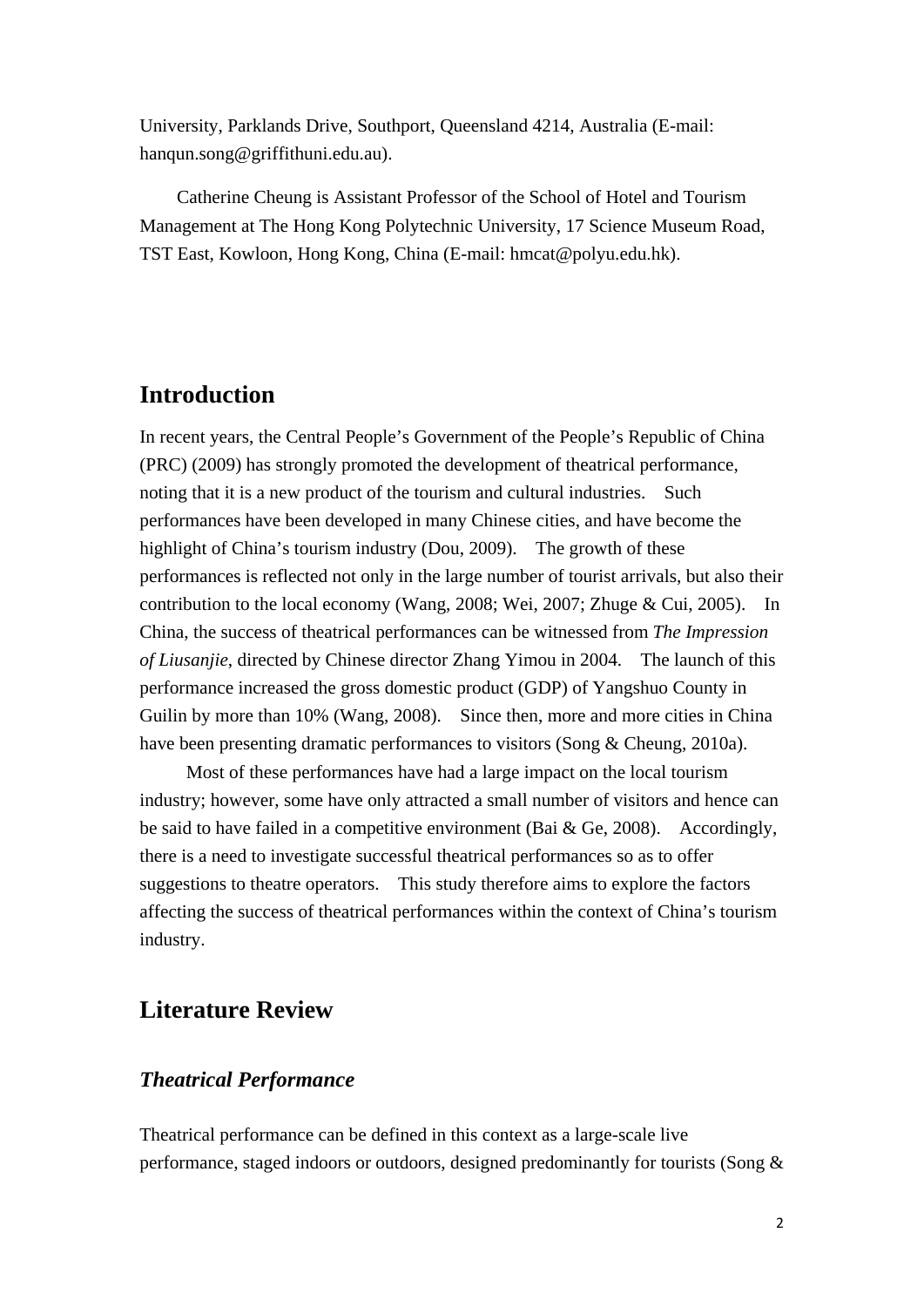Cheung, 2010a). Many studies have provided basic background information on specific performances in China (see for example Li, Hymiti, & Li, 2009; Rong, 2009). Some study this new product from an empirical perspective. Tian and Bao (2005) examined the authenticity of performing arts in the minority area of China, and showed that some attributes, such as the performers' costumes, content of the performance, musical instruments used, atmosphere, dancing, emotion of performers, and the interpretation placed on the performance by the hosts are all factors affecting authenticity. Qiao, Chen, and Kim (2009) showed that three factors (tradition, education, and charm) have a positive relationship with tourists' evaluation of their satisfaction, their intention to recommend, and their revisit intention, all in relation to the *Zen Music Shaolin Grand Ceremony*. Song and Cheung (2010a) explored 34 attributes affecting tourist satisfaction with theatrical performances in China, and found that most tourists are unwilling to watch the same theatrical performance again in future but would like to recommend it to others. In addition, Song and Cheung (2010b) developed a measurement scale for tourist satisfaction with theatrical performances, and showed that four factors, *performance*, *venue environment*, *service*, and *stage facilities*, contribute to satisfaction with *The Romance of the Song Dynasty* in Hangzhou. However, all the above-mentioned studies focus on a specific research area, namely the marketing of theatrical performances, and none explore the general attributes of a successful theatrical experience.

 In western countries, theatrical performance, as a type of entertainment, has been studied by many researchers. Pearce (2008a) examined several aspects of tourism entertainment (such as *time and intensification of experience*, *the communication problem*, *audience involvement*, *themes and story-telling*, *skilled performance*, *the evolution of tourism entertainment*, *commercialism, consumerism and contradictions*, and *the fame of tourist entertainment*) and provided future research directions on this basis. Ryan and Collins (2008) probed the deeper meaning of theatrical performance, and showed that *An Eastern Odyssey* in Japan offers a representation of postmodern tourism. In addition, Daniel (1996) examined the authenticity and creativity of tourism dance performances from a sociological perspective. Some other studies on theatrical performances, shows, or live shows can be found within the casino and restaurant sectors (see for example d'Hauteserre, 2000; Loi, 2008; Morrison, 2010). Some researchers found that restaurants in the United States and Canada provide exciting entertainment, such as performance of jousting, swordfights, and horse riding, which can provide a customer experience and offer enlightenment (Morrison). It is believed that providing new entertainment, special events, and activities to tourists can renew and heighten customer interest, and thus enhance revisit intention (Morrison).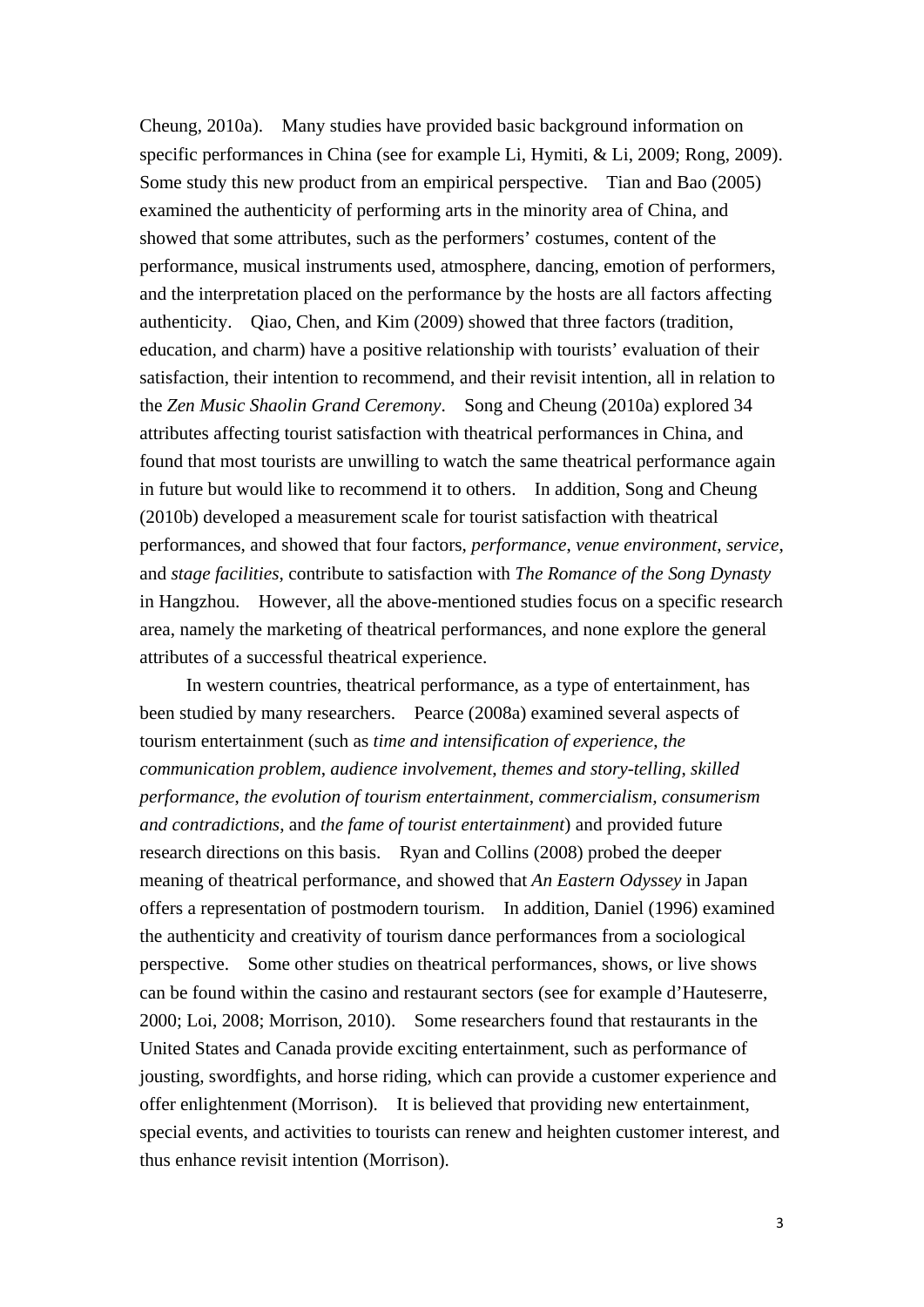### *Success of New Tourist Products*

Hsu (2008) noted that only a few new tourist products can be successfully launched. Reid and Bojanic (2010) mentioned that it is critical for firms to take a systematic approach to developing and marketing new products; the potential rewards are high if they are successful, but so are the potential risks of failure. Tourism companies face many challenges when they design a new tourist product. A good product idea might still fail due to its development, design, and specification flaws (Zeithaml, Bitner, & Gremler, 2009). Henard and Szymanski (2001) identified the dominant and most reliable predictors of success for new introductions as: *product/service characteristics* (product meets customer needs, advantage over competing products, technological sophistication), *strategy characteristics* (having dedicated human resources and research and development teams focused on supporting the initiative), *process characteristics* (marketing, predevelopment, technological, and launch proficiencies), and *marketplace characteristics* (market potential). Similarly, in the tourism context, it would be interesting and worthwhile to explore the predictors of success for theatrical performances in China. In addition, Swarbrooke (2002) generated a detailed framework for developing and managing tourist attractions, and showed that the factors affecting the success of tourist attractions are *the organization and its resources, the product itself, the market*, and *the management of the attraction*.

# **Methodology**

In the present study, all of the data, including newspaper and magazine articles, were retrieved from the Internet in March 2010. Content analysis, a qualitative method, was used to uncover the natural creation of categories by reading and annotation of the data (Glesne, 1999). McDaniel and Gates (2005) suggested that using search engines to gather secondary data is becoming a popular method to do research, as it is both useful and cost-effective. By using the Web sites Google and Baidu, searches were performed using the keywords "theatrical performance" and "success." A total of 22 relevant Chinese-language articles, and no English articles, were found.

 In these 22 articles, the average number of words is 2,012 Chinese characters, the minimum 682, and the maximum 5,736. Ten articles were published in 2009, five in 2008, two in 2007, three in 2006, and one in each of 2005 and 2010. Table 1 presents some background and basic information about these theatrical performances, including the founding year, name, cultural or ethnic origin, performance style and content, venue, number of articles, and indicators of success. As there is no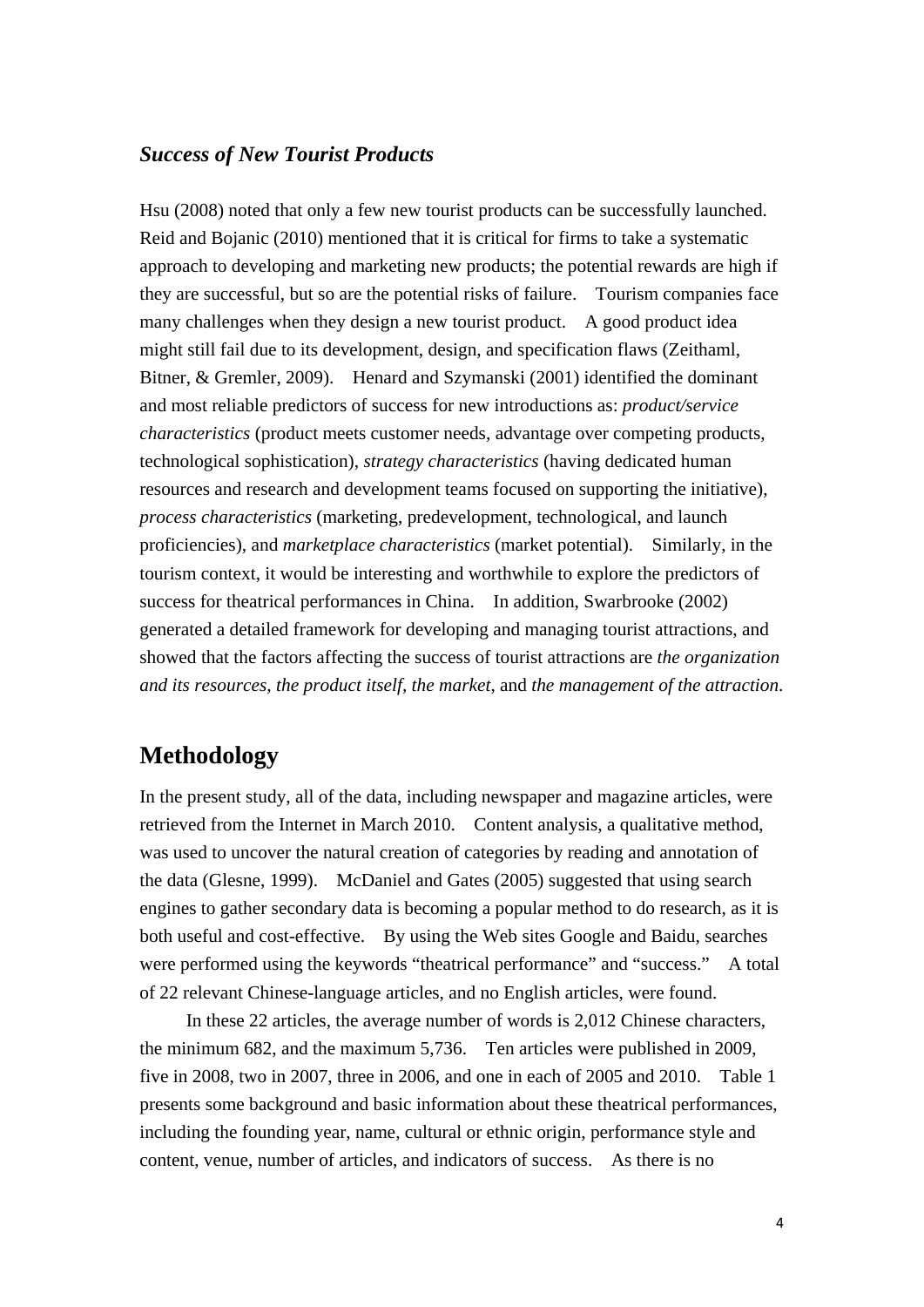consensus on the definition of "success," several indicators, such as high revenue, awards, large number of stage appearances, word-of-mouth, and impact on local economy, are used here. It should be noted that *The Tang Dynasty Show* in Xi'an, the first ever theatrical performance in China, was presented to foreign politicians as a dinner performance in its early stages (Da He News, 2009). The most innovative theatrical performance, *The Impression of Liusanjie,* is the first to be staged outdoors in the natural environment, rather than an indoor traditional theatre.

\*\*\*\*\*Please Insert Table 1 Here\*\*\*\*\*

 The data analysis procedure commenced with coding, which was done using qualitative software (NVivo 8). This program makes it easier and more effective to organize the information in a professional manner (Edhlund, 2008). The coding process was informed by the approach of Edhlund. Every piece of information was individually coded based on the nature of the factors affecting the success of theatrical performances. It should be noted that some of the sentences can be coded into more than one category. Taking an example from Figure 1, the text from NVivo 8 could be coded as "operation and management" and "performing team" respectively. In the second step of analysis, the researcher categorized all of the codings into thirteen code families, or nodes, based on the nature of the factors involved. Finally, another researcher carefully reviewed the results of the data codes and nodes, and undertook minor revisions of their terms based on the consensus emerging from the discussions between both researchers.

\*\*\*\*\*Please Insert Figure 1 Here\*\*\*\*\*

## **Findings and Discussion**

The findings of this study show that thirteen nodes were generated (see Table 2): *storyline and performing, market positioning and marketing strategy, investment and financial support, operation and management, performing team, outdoor venue, indoor/outdoor stage supporting facilities, continuous improvement, production team, collaboration between cultural industries and local tourism, government support, privatization,* and *social and cultural effect*. *Storyline and performing* has the largest number of text units at 114, and the code with the fewest text units is *government support*, at 10. All of the thirteen nodes can be categorized into one of the two major factors (internal and external). The internal factors are theatrical performance attributes, such as *storyline and performing, market positioning and marketing*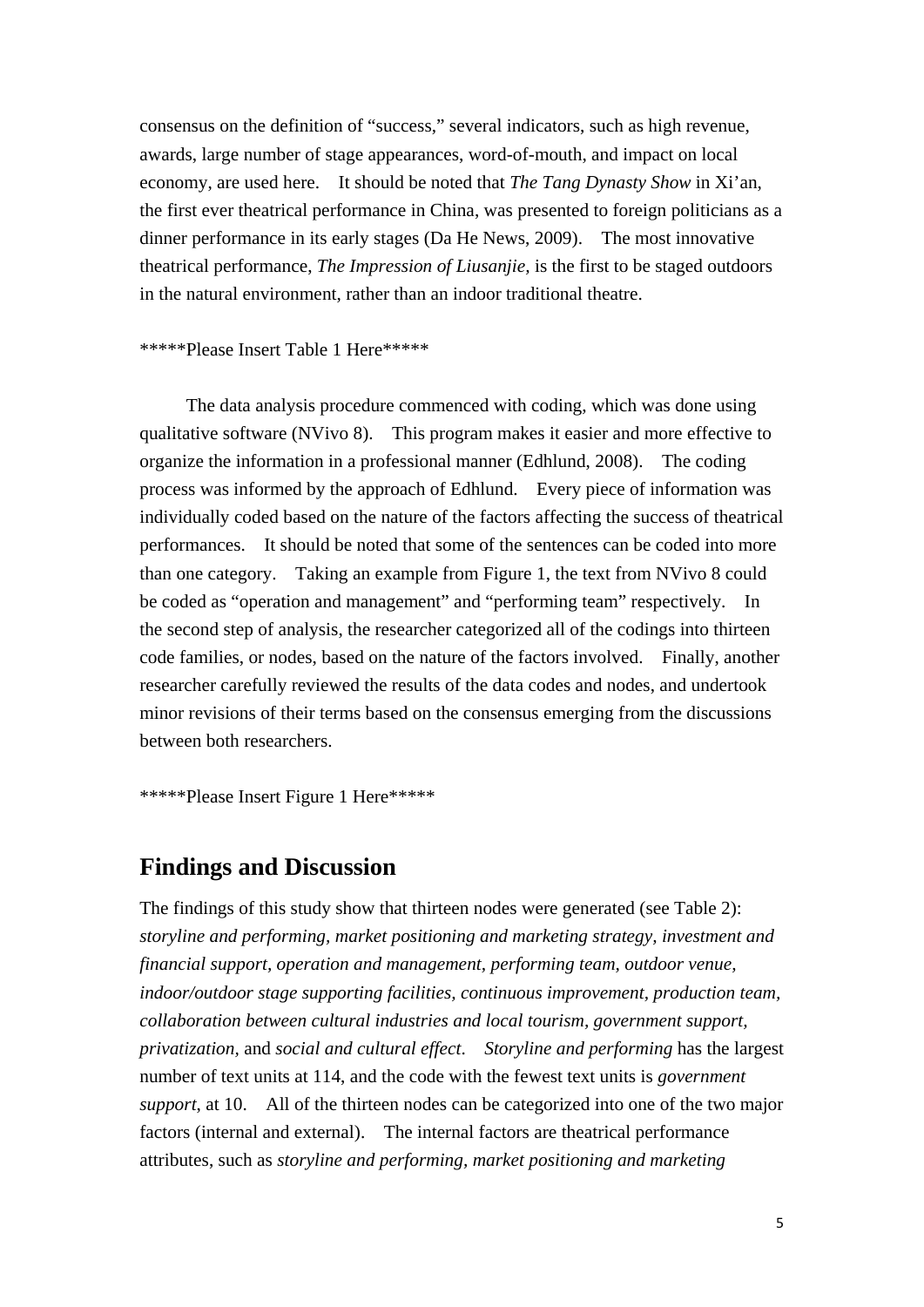*strategy, investment and financial support, operation and management, performing team, outdoor venue, indoor/outdoor stage supporting facilities, continuous improvement,* and *production team.* The external factors are those influenced by the outside environment and social trends, for instance *collaboration between cultural industries & local tourism, government support, privatization,* and *social and cultural effect*. Derived from the two factors together with the thirteen nodes, a model of theatrical performances' successful experience can be developed (Figure 2).

\*\*\*\*\*Please Insert Table 2 Here\*\*\*\*\*

\*\*\*\*\*Please Insert Figure 2 Here\*\*\*\*\*

### *Internal Factors*

#### *Storyline and performing*

Storyline and performing, as the main attraction of theatrical performances, is the key to success. Storylines are associated with the content of performance such as ethnic minorities, traditional culture, historical stories, and local cultures. In China, history and cultures have been demonstrated vividly through performing, enabling tourists to have a direct encounter with intangible elements such as culture and history. Storyline is based on the specialty and characteristics of a destination. For example, *Four Seasons of Zhouzhuang* is staged at Zhouzhuang, the most famous water town in China, and the performance highlights the water and water-town life. *The Impression of West Lake* was developed and based on a few traditional, romantic love stories from West Lake, Hangzhou, emphasizing the romantic, "rainy day" ambience of the location. *The Impression of Lijiang* and *Mountains Rivers Show* both emphasize the experience of the ethnic minorities who live in the western part of China. This finding coincides with that of previous studies, such as Qiao et al. (2009), who found three aspects of a theatrical performance, namely tradition, education, and charm, to be strongly associated with tourist satisfaction and revisit intention. In the context of theatrical performance, a clear theme and storyline should be developed (Pearce, 2008a), and at the same time, language differences and incomprehensibilities should be resolved.

 Theatrical performance involves a combination of performing arts such as opera, acrobatics, dancing, ballet, martial arts, and Kung Fu. These arts make the performance special and unique, as it is very rare for a storyline to be combined with all the various performing arts. It should be noted that the performing arts should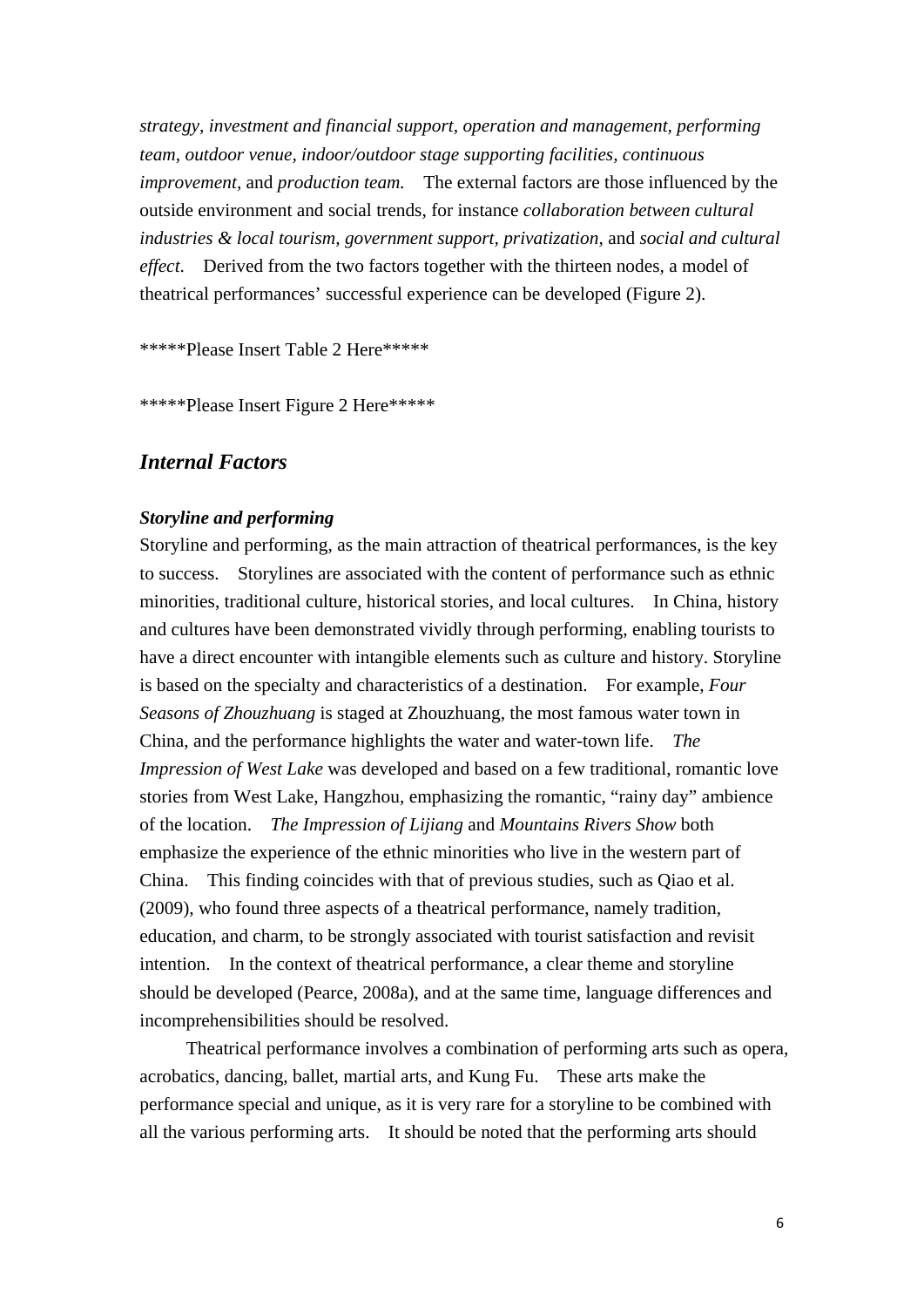present their own sense of creativity and be well-coordinated with the storyline, rather than being copied from other performances.

#### *Market positioning and marketing strategy*

Market positioning and marketing strategy are the approaches implemented by theatre operators to ensure success in a competitive environment. In terms of the former, most theatrical performances are targeted at package and international tourists, and domestic Chinese visitors. Hence, theatre operators should establish good business relationships with travel agencies and tour guides, since previous research shows that these partners contribute to the profitability and success of theatrical performances. Tourists will receive strong recommendations for particular theatrical performances from travel agencies or local tour guides. In addition, some theatrical performances such as *The Legend of Kung Fu* and *Back to Tang Dynasty* have often been staged overseas with the assistance of foreign art companies. The findings in this section are similar to those of Swarbrooke (2002) in that strategic marketing planning, in particular market positioning, plays a vital role in managing a tourist product.

Developing a sound strategy is a cornerstone of successful marketing (Reid  $\&$ Bojanic, 2010). Different theatrical performance packages are presented to tourists. For instance, the *Tang Dynasty Show* was the first to package dinner with the performance. In addition to traditional marketing strategies such as advertising in newspapers and travel agency promotion, e-commerce marketing methods are also implemented. Moreover, a professional marketing team contributes a lot to the success of theatrical performances, even in the economic downturn; the marketing team can directly sell and promote the product in different Chinese cities. Some, such as *The Romance of the Song Dynasty* and *The Impression of Liusanjie*, will co-operate with local destination marketing organizations to promote theatrical performances.

#### *Investment and financial support*

The investment involved in putting on a theatrical performance is huge, especially for outdoor performances, which have particularly high production costs. For instance, the cost of *The Impression of Liusanjie* is RMB 0.1 billion. The Central People's Government of the PRC (2009) also encouraged foreign investment in the theatrical performance industry. Therefore, persuading overseas investors to put their money into such performances plays an important function in success. Long-term investment can ensure the quality of production and performing teams, a suitable venue, good operations and management, and excellent stage facilities. In China,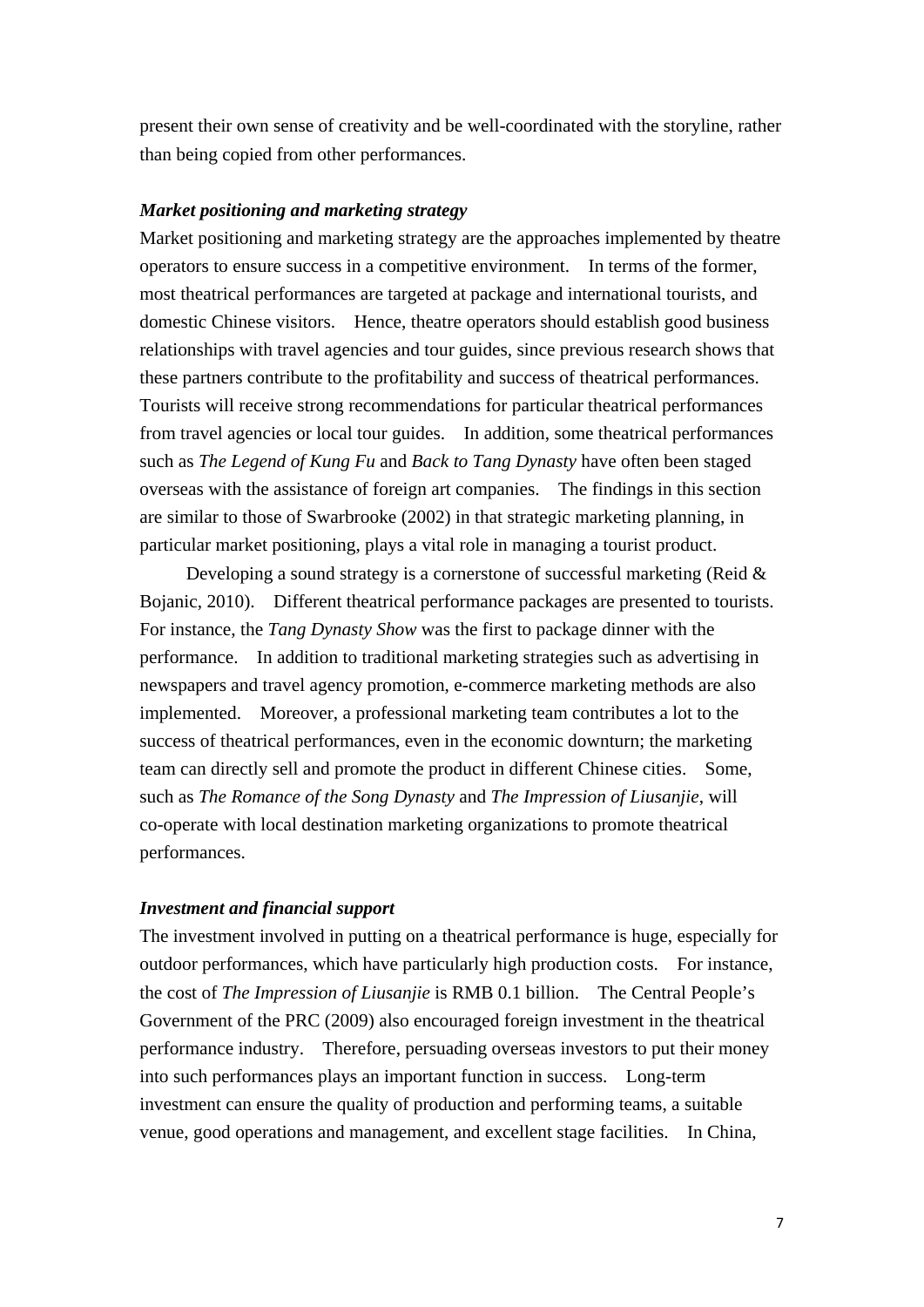investment in theatrical performance mainly comes from the large enterprises or local government.

#### *Operation and management*

Effective operations and management are associated with the skills and experiences of art companies. A professional approach to this plays a vital role, to some extent, in the success of a theatrical performance. Swarbrooke (2002) noted that operations and management could be a competitive advantage of a tourist attraction. In this study, it is apparent that many theatrical performances team up with professional art companies which are responsible for producing the product and also contacting travel agencies and local destination organizations. Some art companies have ample experience of this and so have better opportunities to produce a high quality production. For instance, theatrical performances such as *The Legend of Kung Fu* have learned from the management system used on Broadway.

 Many theatrical performances give a lot of attention to performers' training. There are two ways to improve performers' professionalism: training programs and an incentive system. Regular training is needed to ensure excellent performances. For example, *The Romance of the Song Dynasty* has set up a training program with Zhejiang University for its performers. In addition, performance appraisal and an incentive system can be used to evaluate and motivate those taking part.

#### *Performing team*

In large-scale theatrical performances, there may be hundreds of performers involved. Some spectacles may involve as many as six hundred actors. There are two types of performers, professional and amateur. For some cultural and historical performances, the level of skill and professionalism of the participants can affect quality. Pearce (2008b) showed that skilled performers are particularly significant to theatrical performances given that nowadays many tourists have many chances to see, listen to, and appreciate world-class performers. Song and Cheung (2010a, 2010b) also mentioned that many aspects of performers' abilities affect tourist satisfaction, such as professionalism, good coordination, and expression of emotion. *The Romance of the Song Dynasty* and *The Song of Eternal Sorrow* are both famous for the professionalism of those involved. Such professional performers, including actors, models, and acrobats, can express and demonstrate the cultural and philosophical background to the show. Some of them are even recruited from overseas.

 However, not all theatrical performances use professional performers; some, such as *The Impression of Lijiang* and *The Impression of Liusanjie*, recruit local residents to present the original lifestyle of ethnic minorities. Two-thirds of the participants in the former are selected from the local community and given training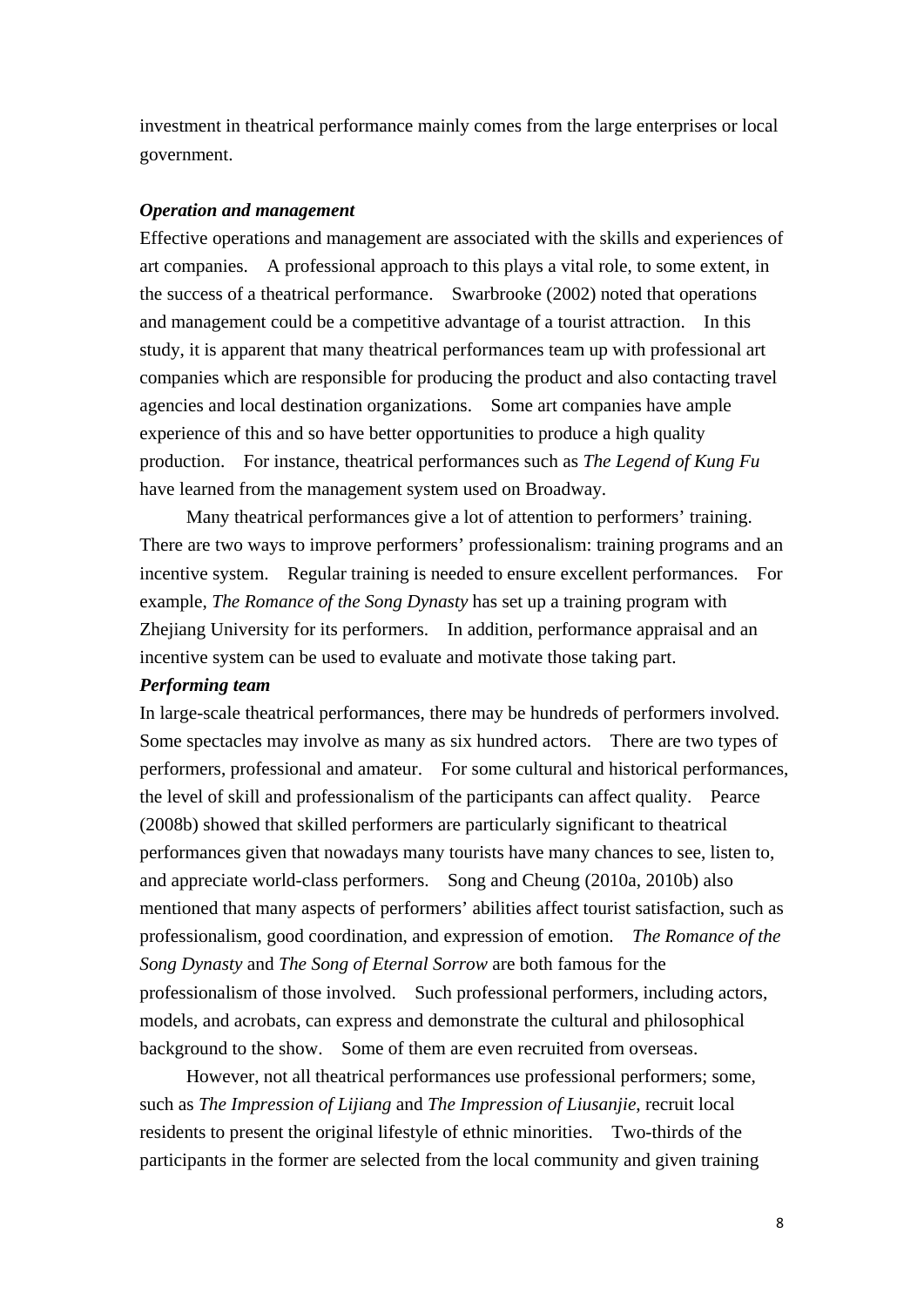prior to appearing on stage. Such individuals are able to demonstrate the culture of ethnic minorities and their original lifestyle.

#### *Outdoor venue*

Outdoor venue mainly means outdoor stages such as mountains, rivers, lakes, and valleys. Almost every outdoor theatrical performance highlights its setting, and is different from those staged at ordinary theatres. The first-ever outdoor theatrical performance in China, *The Impression of Liusanjie*, was staged at the Lijiang River, with mountains as its background. Following its success, several outdoor theatrical performances can now be found in China.

 Almost every outdoor venue is located at a well-known tourist attraction, such as Lijiang River in Guilin, Jade Mountain in Lijiang City, West Lake in Hangzhou, Huaqing Pool in Xi'an, and Mount Song in Dengfeng. It seems that tourist attractions are highlights of the destinations, so the performances can further strengthen their reputation. However, Song and Cheung (2010a) showed that some tourists are not satisfied with outdoor performances because they are liable to be affected by bad weather, and sometimes the performances may even be cancelled because of heavy rain or thick fog.

#### *Indoor/outdoor stage supporting facilities*

Stage supporting facilities denote the equipment supporting the performance, such as lighting, smoke, water, fire, laser, and large screens. Many high-technology equipment has been introduced in theatrical performances, such as a specially-constructed stage which can be divided into two or three parts, or auditoria where part of the seating could be removed and changed during the performances. In some performances, an artificial waterfall is involved, which tourists find impressive. All of these supporting facilities enlighten the tourist experience. This factor coincides with Song and Cheung's (2010a) and Pearce's (2008b) finding that stage facilities are vital to tourist satisfaction, and high-technology stage facilities can enhance the competitiveness of performances.

#### *Continuous improvement*

Theatrical performances' continuous redesign and revision can attract more repeat visitors. Improvement of the performances relies largely on two methods. The first, and vital, approach is to learn from the experiences of western shows such as *Moulin Rouge* and *Circus of the Sun* in Broadway, Las Vegas, and Paris. Another is to use feedback and evaluation from tourists. Some theatre operators evaluate the quality of their performances by conducting tourist surveys, and use the results to revise and improve the presentation. The operator of *The Romance of the Song Dynasty*, for instance, regularly conducts surveys to get tourist feedback and opinions. In order to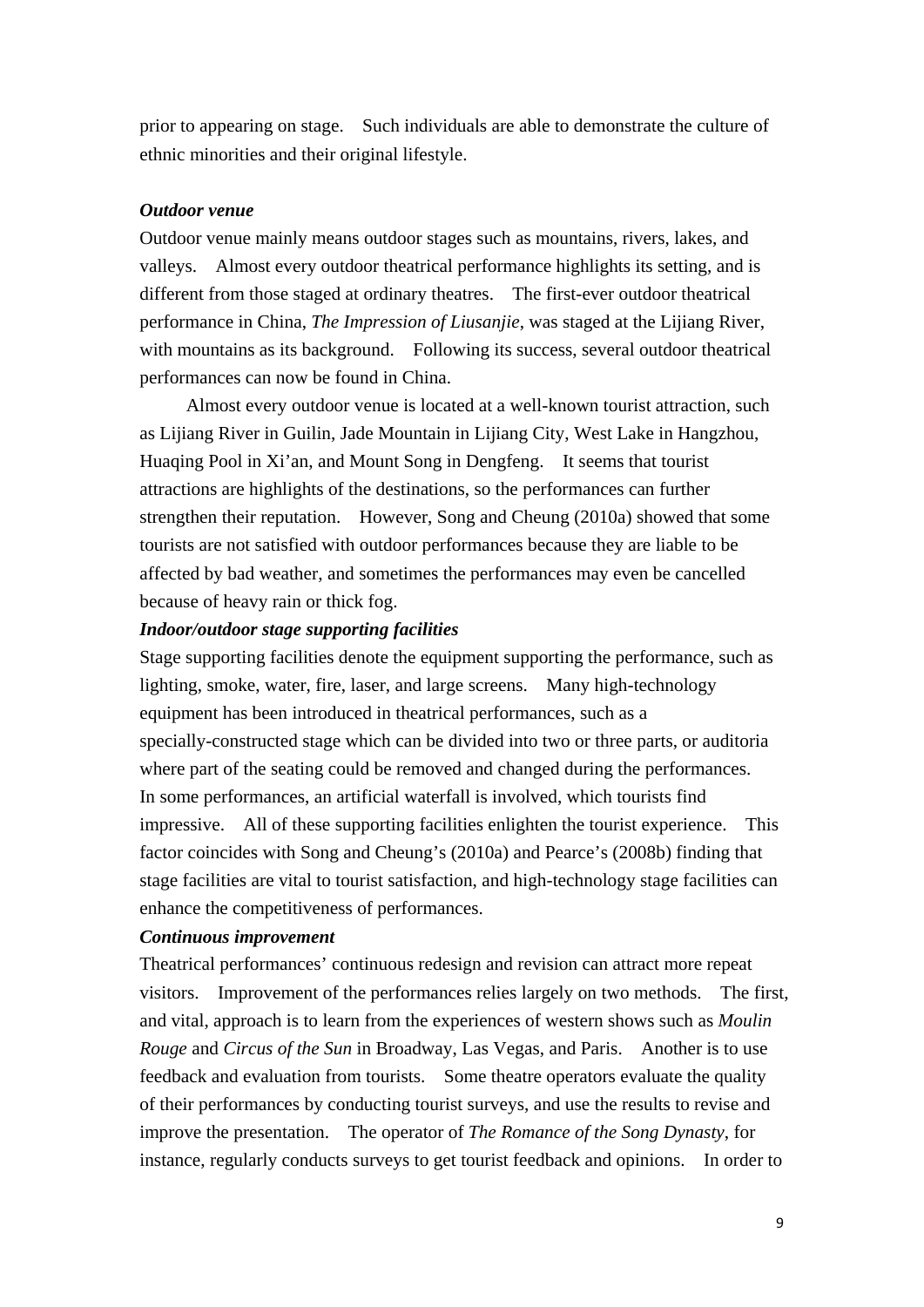maintain the high standard and quality of theatrical performances, some improvement and revision to the dancing, screen, costumes, and so on will be needed from time to time. Morrison (2010) noted that offering new activities and renewed activities can produce a continual heightening of customer interest, and attract repeat visits.

 *The Impression of West Lake* was redesigned and revised four times in its first year, in an attempt to present the best possible performance to the audience. *The Legend of Kung Fu* has also been revised regularly based on evaluation of overseas theatrical performances. In 2007, the theatre operator invested RMB 10 million to upgrade the stage facilities of *The Romance of the Song Dynasty*.

#### *Production team*

Performing art is the main element of theatrical performances, and the production team plays a significant role in designing and producing excellent productions. The director is the leader of the team, and a famous director can create a good word-of-mouth for tourists too. An example is Zhang Yimou, a famous Chinese director, who was responsible for the opening ceremony of the Beijing 2008 Olympic Games. He has directed a number of theatrical performances, including a series of Impressions, namely *The Impression of Liusanjie* in Guilin, *The Impression of West Lake* in Hangzhou, and *The Impression of Lijiang* in Yunnan.

 In some cases, musicians, singers, scriptwriters, and designers have also participated in performances. Zhang Liangying, a famous Chinese singer; Tan Dun, a well-known international musician; and Kitaro, a Japanese musician, have all contributed to the success of some theatrical performances. In summary, the high standard of a production team can bring success.

### *External Factors*

### *Collaboration between cultural industries and local tourism*

Theatrical performances have become a highlight of China's tourism industry, as a product of the tourism and cultural industries. *The Tang Dynasty Show*, the first theatrical performance in China, was first staged for overseas government visitors. Its success mainly relied on the innovative collaboration between the tourism and cultural industries in the early stage of Chinese tourism. Many other theatrical performances have also achieved success through developing the cultural product for tourism. In 2009, the Chinese government strongly encouraged the cooperation of the tourism and cultural industries, and suggested that they should work together to form a positive partnership.

 The development of theatrical performance should be based on the local tourism industry. For instance, *The Romance of the Song Dynasty* is located in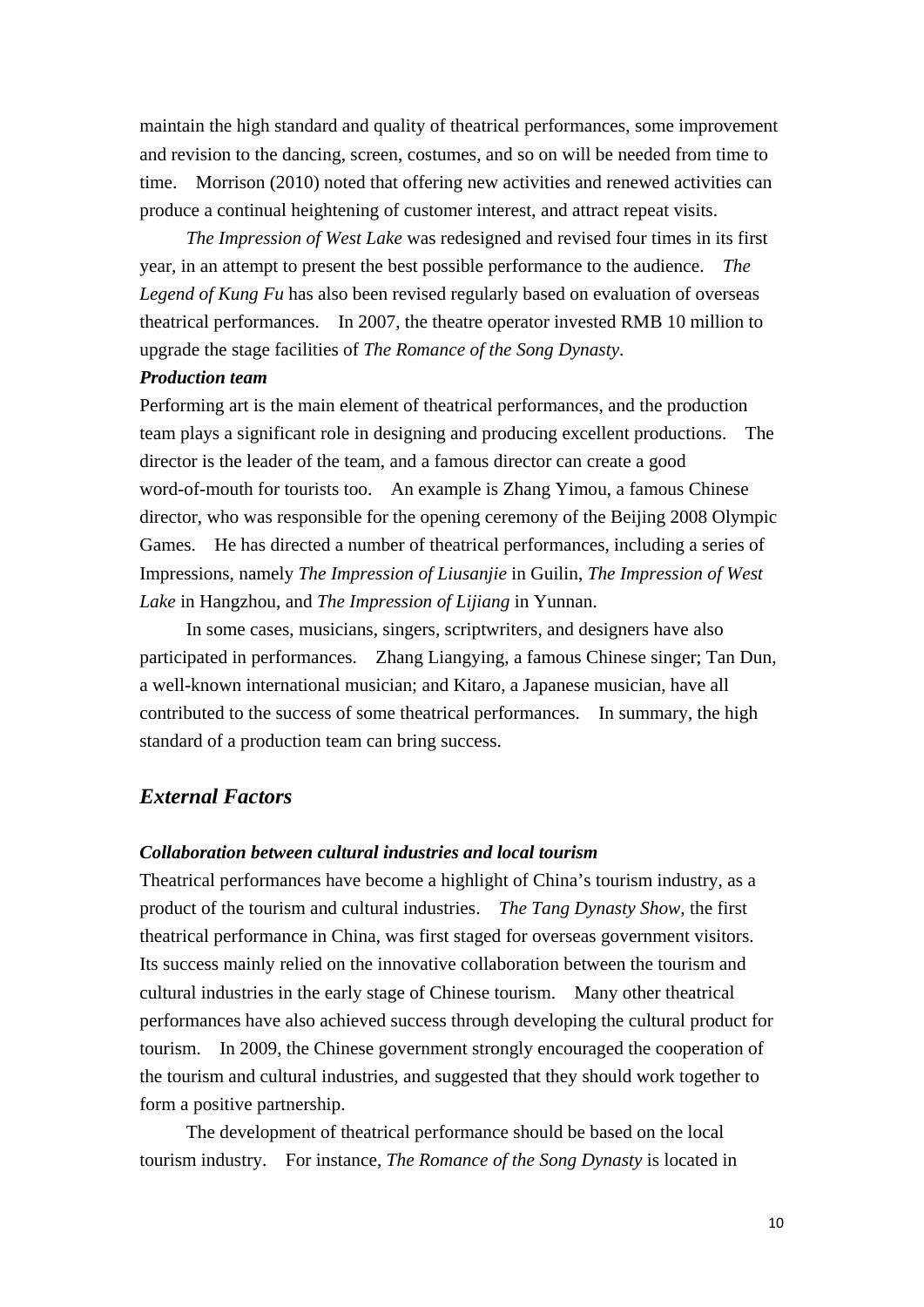Hangzhou, and its audience is mainly made up of tourists visiting the city. Generally, in China, it is mainly tourists who attend theatrical performances. Song and Cheung (2010a) showed that in China, tourists will not go to a destination solely for the purpose of attending a theatre performance. However, on Broadway, the audiences are not made up primarily of tourists, even though some attendees may consider watching the show as their major reason for visiting New York. Therefore, it should be noted that the success of theatrical performance in China is based on the tourism development of the destination which captures a large number of tourist arrivals.

#### *Government support*

In China, the government plays an extremely important role in tourism development (Zhang, Yan, & Ye, 2008). Indeed, such development is largely reliant on central and local government support. In the present study, it is clear that this also applies to theatrical performances specifically. Government support is therefore an important external factor and one which is strongly related to the success of theatrical performances. For example, *The Impression of Liusanjie* was funded at the outset by RMB 0.2 million from the Guilin government; local government officials also helped to select a suitable location and venue, and negotiated with local residents for tourism development.

#### *Privatization*

The privatization of state-owned enterprises plays a significant role in transforming centralized economies into market economies (Gan, Guo, & Xu, 2008). China's rapid economic development has led to many changes since the introduction of the Open Door policy in 1978. The Chinese economy has changed from a centralized to a market system. Such economic reform has also influenced the development of theatrical performance. In the past, dancing troupes were controlled by the government and were not permitted to enter the market. After the economic reforms, such troupes were able to start up a market operation by setting up performing-arts businesses. Without the privatization factor, theatrical performances would not be successful in a competitive society.

#### *Social and cultural effects*

China's tourism industry has developed dramatically. In its early stages, it has been said, "daytime activity for tourists is visiting temples, nighttime activity is sleeping" (Song and Cheung, 2010a). Nowadays, a variety of tourist activities, including nightlife, is available. The development of theatrical performance, a type of tourism entertainment, can be partly explained by this evolving social effect.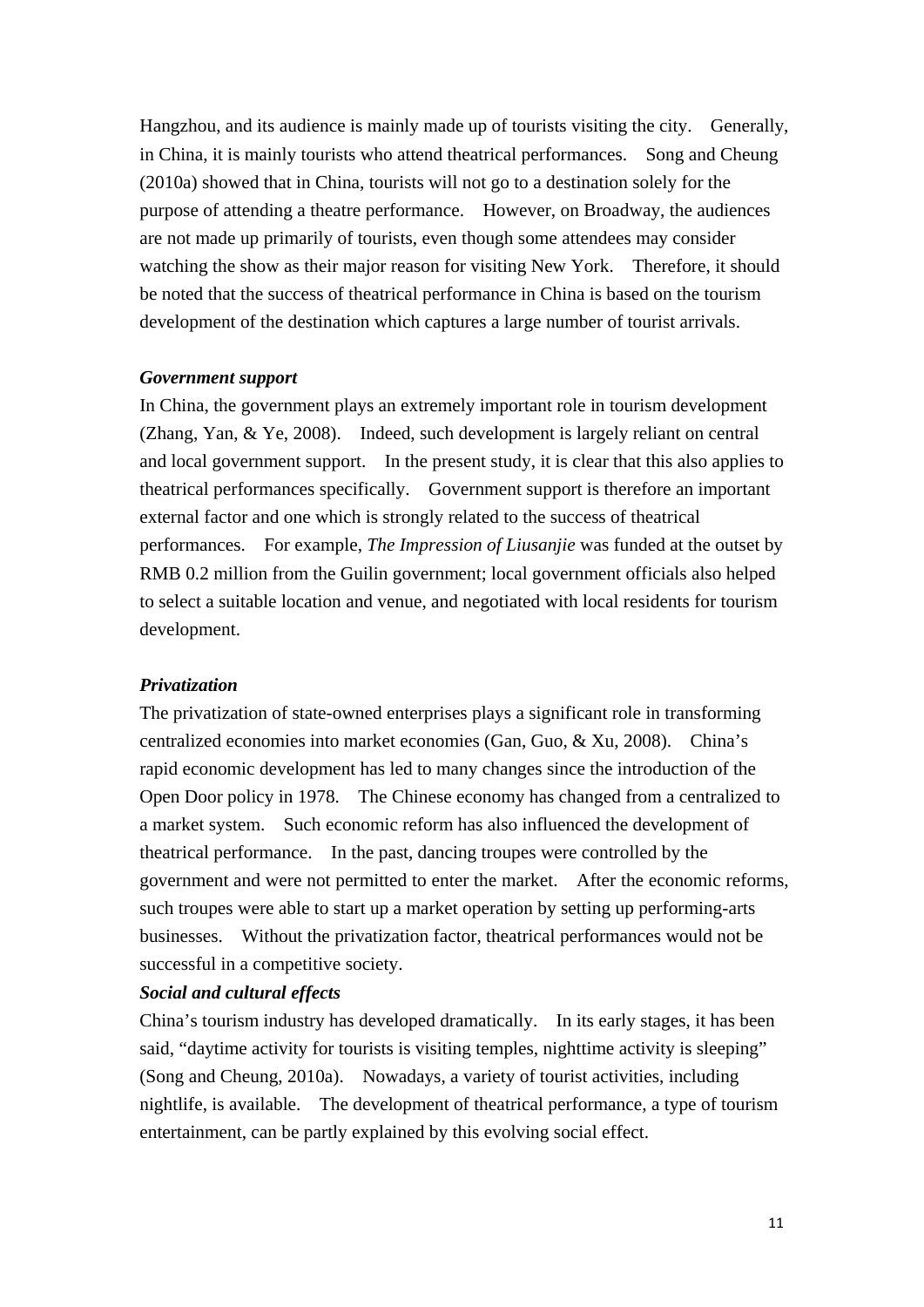With the development of China's economy, Chinese tourists are opting for sightseeing as well as experience tourism (Qiao, 2010); they are eager to pursue cultural experiences and to explore the subculture in different provinces of China. In addition, many foreigners are interested in Chinese culture, such as Kung Fu, martial arts, and so on. *The Legend of Kung Fu* is one product designed for those western tourists who are fascinated by Chinese Kung Fu.

## **Conclusion**

This study has explored 13 factors affecting the success of theatrical performances in China. As China is poised to become the number one international tourist destination in the near future, this study provides valuable insights and suggestions for the development and improvement of theatrical performances, an emerging tourism product in China. Firstly, it shows that theatrical performances in China and the United States are different. In China, only a few of them are regarded as attractions in destinations; in the United States, particularly in areas such as Las Vegas and New York, some productions are the main tourist attractions. Therefore, Chinese performances should be developed and produced based on the uniqueness of a destination and local culture. Such uniqueness could be defined as the specialty of a destination, such as local folk stories, symbolic attractions, particular eras in history, or a style of music and dance. Taking *The Impression of Liusanjie* in Guilin as an example, there is an ancient Chinese saying that "Guilin's mountain and water scenery is the best in the world," and indeed the area is known for its world-famous landscapes. In addition, the ethnic minority population of Liusanjie is famous across China. This performance is directed by Zhang Yimou, a world-renowned director. Moreover, Guilin is an international tourist city with large numbers of tourist arrivals every year. All of these factors make the theatrical performance *The Impression of Liusanjie* successful. Another example is *The Impression of West Lake* in Hangzhou. Hangzhou, a city known as "heaven on earth," is famous for its West Lake and its ancient love stories, as well as the history of the Southern Song Dynasty. All of these elements are vital factors determining its success. In addition, *The Tang Dynasty Show* in Xi'an is a successful example of presenting ancient music and dance, as well as the prosperity of the Tang Dynasty; these elements cannot be found all together in any other city in the world. However, it should also be noted that it might take a long time to develop a theatrical performance as a major attraction of a destination.

 Secondly, a theatrical performance can enlighten the tourist experience. Theatrical performance makes static history and culture lively and explicable.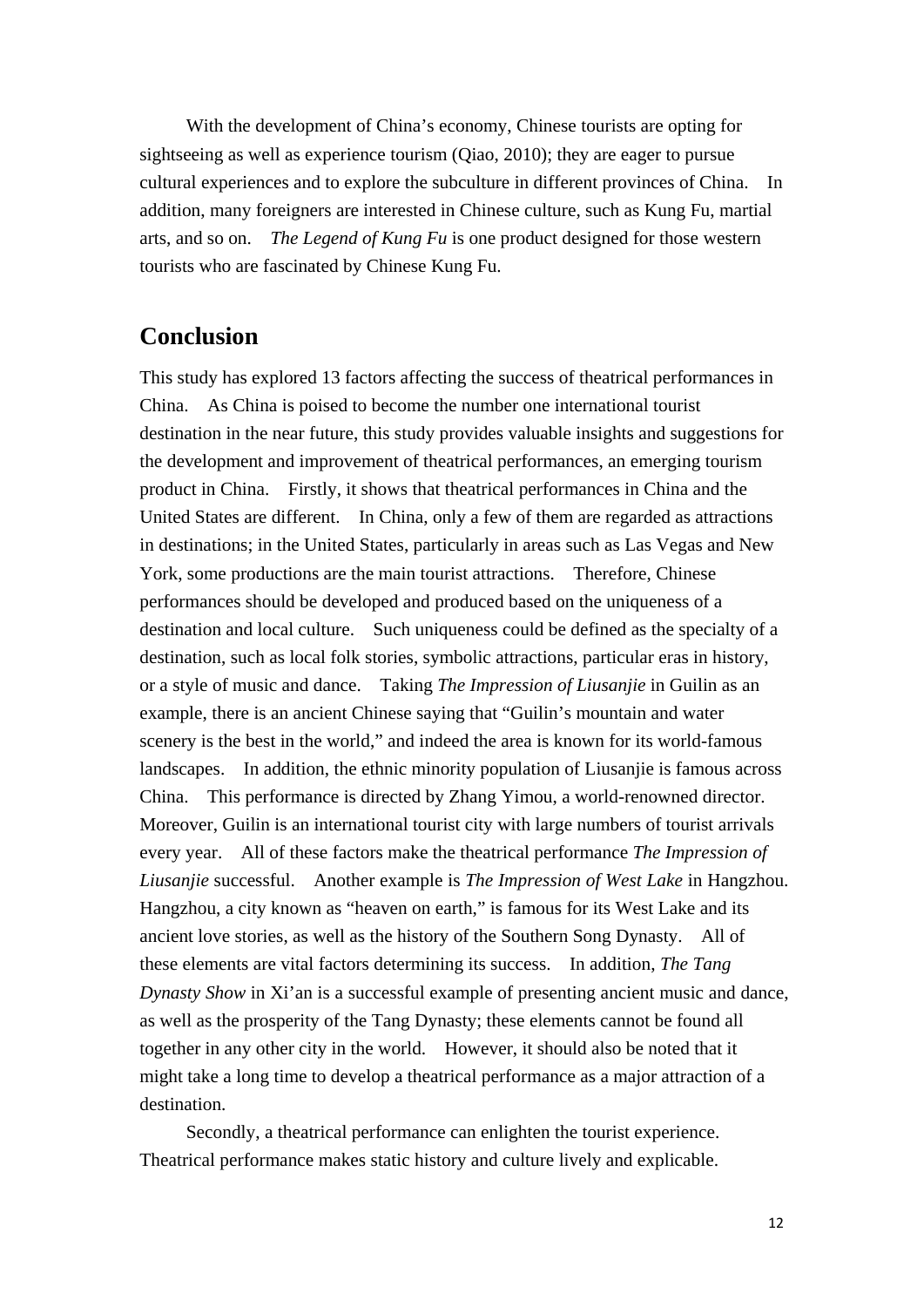Tourists can better understand and get to know the history and local culture. This could be a good way to attract mass tourism.

 This study has several limitations. Firstly, only media reports were used, and all of the data were accessed from the Internet. It should be noted that some articles published in trade magazines or journals were not available through this means and therefore were not included in the analysis. Secondly, it is based on content analysis, by coding and analyzing all the successful factors of theatrical performances. It should be noted that the selected cases might create bias, as every performance analyzed here is a large-scale event. There are smaller-scale, shorter performances taking place in some tourist attractions in China, so these results cannot be applied across every event in the nation. Future research should expand the sampling frame by considering journal papers and trade magazines as well.

### **References**

Bai, L., & Ge, Z. (2008). *Marketing report on China's theatrical performance*. Retrieved February 26, 2010, from

http://column.iresearch.cn/u/xiaozhi4u/archives/2008/36173.shtml, (in Chinese).

- Central People's Government of the People's Republic of China. (2009). *Guides and suggestions for the cooperation of culture industry and tourism industry from China Ministry of Culture and China National Tourism Administration.* Retrieved September 29, 2009, from http://big5.gov.cn/gate/big5/www.gov.cn/zwgk/2009- 09/15/content\_1418269.htm (in Chinese).
- Da He News. (2009). *Outdoor theatrical performance: Highlight in China's tourism industry.* Retrieved March 19, 2010, from http://big5.cnta.gov.cn/html/2009-11/2009-11-3-15-59-44512.html (in Chinese).
- Daniel, Y. P. (1996). Tourism dance performance: Authenticity and creativity. *Annals of Tourism Research*, *23*(4), 75-82.
- Dou, Q. (2009). The current status and trend of China's tourist attractions development. In G. Zhang, D. Liu, & R. Song (Eds.), *China's tourism development analysis and forecast* (pp. 153-161). Beijing: Social Science Academic Press (in Chinese).
- d'Hauteserre, A. M. (2000). Lessons in managed destination competitiveness: The case of Foxwoods casino resort. *Tourism Management*, *21*(1), 23-32.
- Edhlund, B. M. (2008). *NVivo 8 essentials: The ultimate help when you work with qualitative analysis*. Stallarholmen, Sweden: Form & Kunskap.
- Gan, J., Guo, Y., & Xu, C. (2008). *What makes privatization work? The case of China.* Retrieved from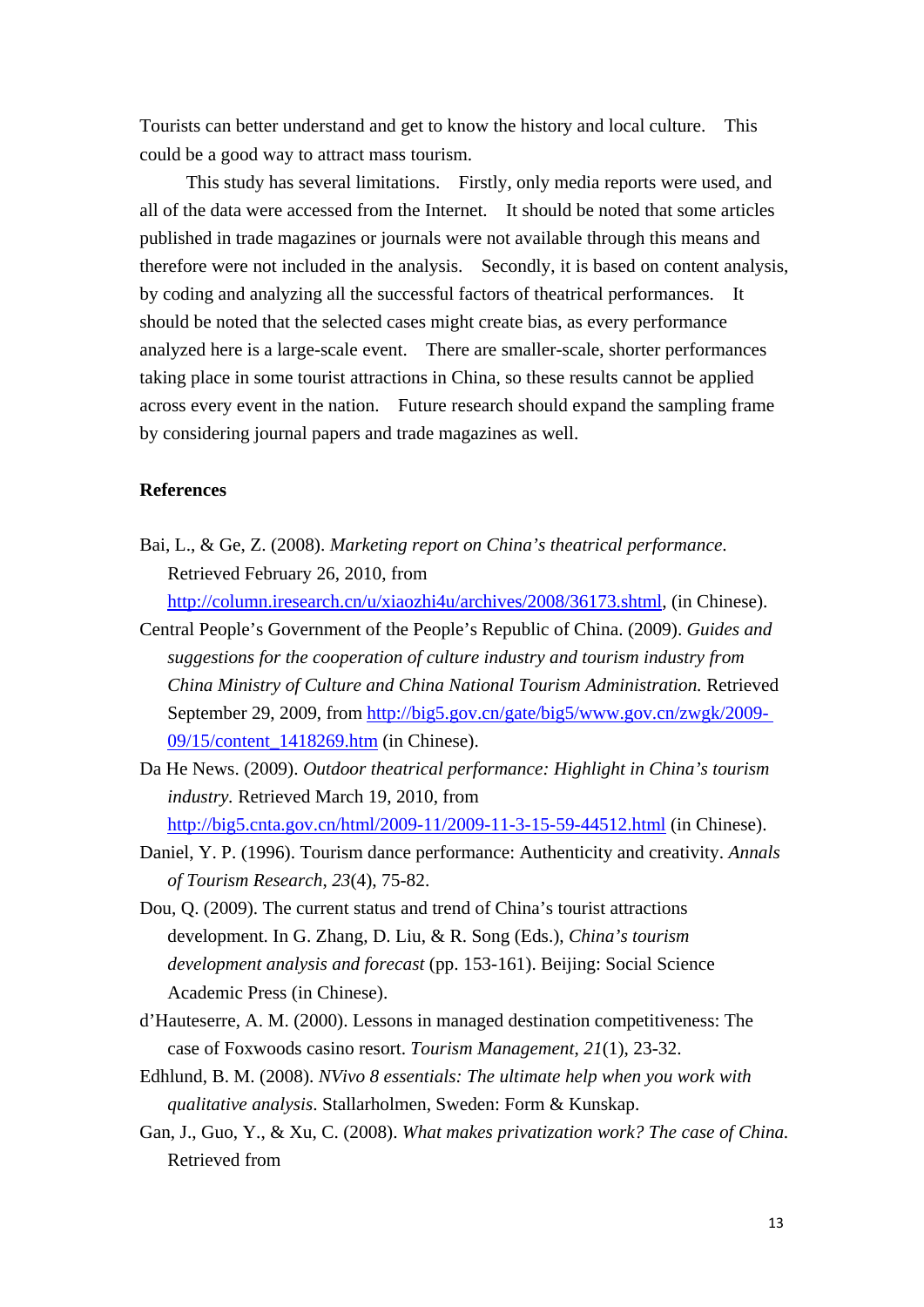http://www.sef.hku.hk/events/conference/jes2010/paper/GGX\_China\_20privatizat ion\_9-24-08.pdf

- Glesne, C. (1999). *Becoming qualitative researchers: An introduction* (2<sup>nd</sup> ed.). New York: Longman.
- Henard, D. H., & Szymanski, D. M. (2001). Why some new products are more successful than others. *Journal of Marketing Research*, *38*(3), 362-375.
- Hsu, C. H. C. (2008). *Tourism marketing*. Beijing: Renmin University Press (in Chinese).
- Li, C., Hymiti, Y., & Li, X. (2009). A study of factors influencing the authenticity of Uygur performances in Xinjiang. *Journal of Xinjiang University*, *37*(1), 81-84 (in Chinese).
- Li, L., Zhang, H., & Lu, J. (2005). The production mode of tourism performing art as a cultural industry: A case study of the theme park in Shenzhen Overseas Chinese Town*. Tourism Science, 19*(6), 44-51 (in Chinese).
- Loi, K. I. (2008). Gaming and entertainment tourist destinations: A world of similarities and differences. *Tourism Recreation Research*, *33*(2), 165-183.
- McDaniel, C., & Gates, R. (2005). *Marketing research* (6<sup>th</sup> ed.). Hoboken, NJ: Wiley.
- Morrison, A. M. (2010). *Hospitality and travel marketing* (4<sup>th</sup> ed.). Clifton Park, NY: Delmar Cengage Learning.
- Pearce, P. L. (2008a). Studying tourism entertainment through micro-cases. *Tourism Recreation Research*, *33*(2), 151-163.
- Pearce, P. L. (2008b). Tourism and entertainment: Boundaries and connections*. Tourism Recreation Research*, *33*(2), 125-130.
- Qiao, G., Chen, N., & Kim, S. C. (2009). A study on inbound tourists' evaluation of Chinese traditional cultural performances as tourism products – The case of the Zen Music Shaolin Grand ceremony. *Journal of China Tourism Research*, *5*(4), 401-414.
- Reid, R. D., & Bojanic, D. C. (2010). *Hospitality marketing management* (5<sup>th</sup> ed.). Hoboken, NJ: John Wiley & Sons.
- Rong, H. (2009). Interpretation of the authenticity of stage performance of folk custom tourism: A case study of Amazing Xiangxi. *Journal of Huaibei Professional and Technical College*, *8*(4), 34-36 (in Chinese).
- Ryan, C., & Collins, A. B. (2008). Entertaining international visitors: The hybrid nature of tourism shows. *Tourism Recreation Research*, *33*(2), 143-149.
- Song, H., & Cheung, C. (2010a). Attributes affecting the level of tourist satisfaction with and loyalty towards theatrical performance in China: Evidence from a qualitative study. *International Journal of Tourism Research*, *12*(6), 665-679.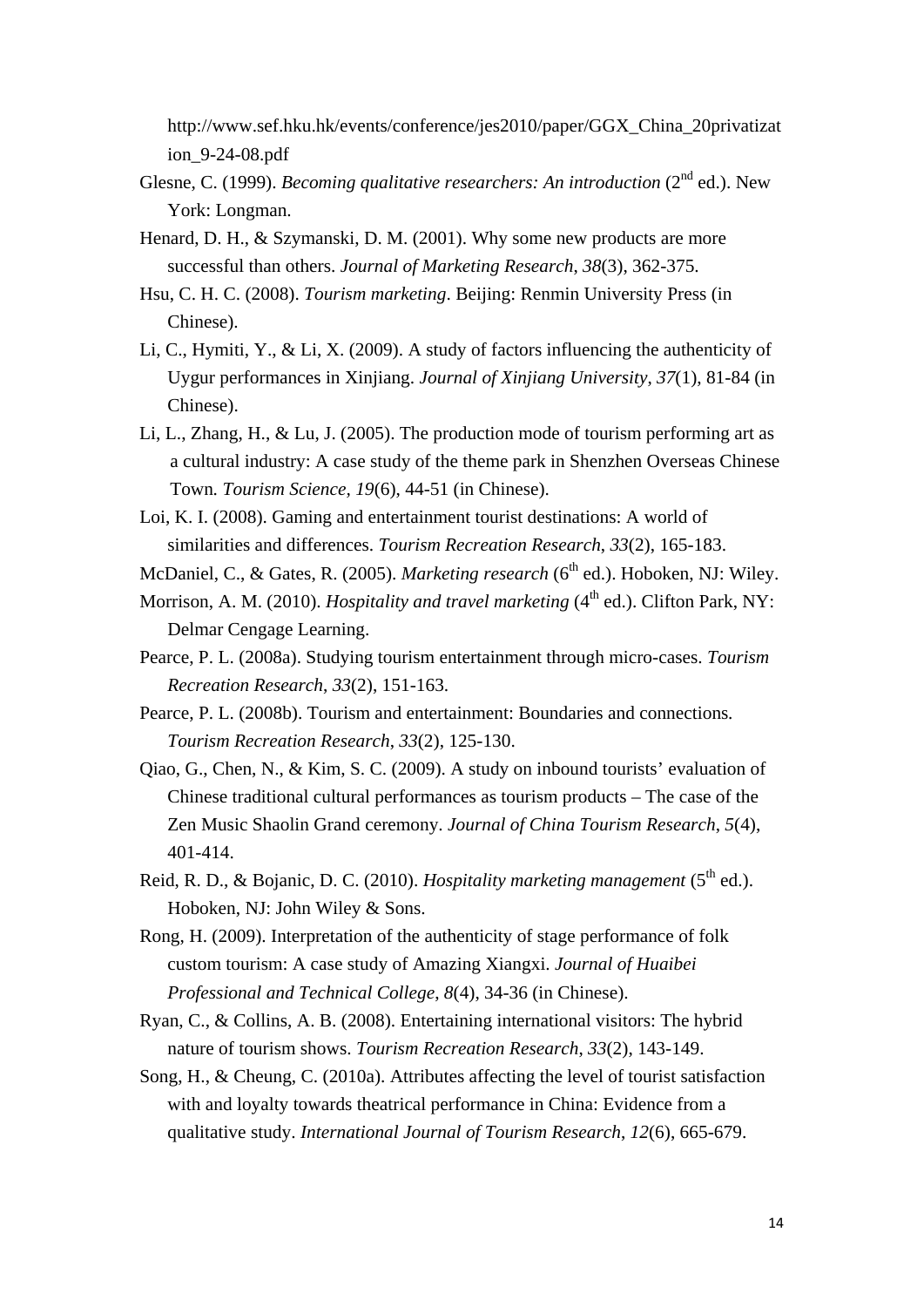- Song, H., & Cheung, C. (2010b). Factors affecting tourist satisfaction with theatrical performances: A case study of *The Romance of the Song Dynasty* in Hangzhou, China. *Journal of Travel and Tourism Marketing*, *27*(7), 708-722.
- Swarbrooke, J. (2002). *The development and management of visitor attractions* (2nd ed.). Oxford; Boston: Butterworth-Heinemann.
- Tian, M., & Bao, J. (2005). Tourists' perspectives on the authenticity of ethnic performance: A case study of Dai Minority in Xishuangbanna*. Journal of Guilin Institute of Tourism*, *16*(1), 12-19 (in Chinese).
- Wang, C. (2008). Insights from tourism marketing on outdoor theatrical performance: A case from The Impression of Liusanjie. *Culture and History Vision (Theory)*, *49*(1), 70-71 (in Chinese).
- Wei, X. (2007, December 14). A review on tourism performance market in 2007. *China Tourism News,* pp. 5-8 (in Chinese).
- Zeithaml, V. A., Bitner, M. J., & Gremler, D. D. (2009). *Services marketing: Integrating customer focus across the firm* (5<sup>th</sup> ed.). Boston: McGraw-Hill.
- Zhang, H. Q., Yan, Q., & Ye, H. (2008). A comparative analysis of the mechanism of policy change in China's travel agency and hotel sectors. *Journal of China Tourism Research*, *4*(3), 229-247.
- Zhuge, Y., & Cui, F. (2005). Research on tourism performing product refinement strategy in China*. Social Scientist*, *115*(5), 121-123 (in Chinese).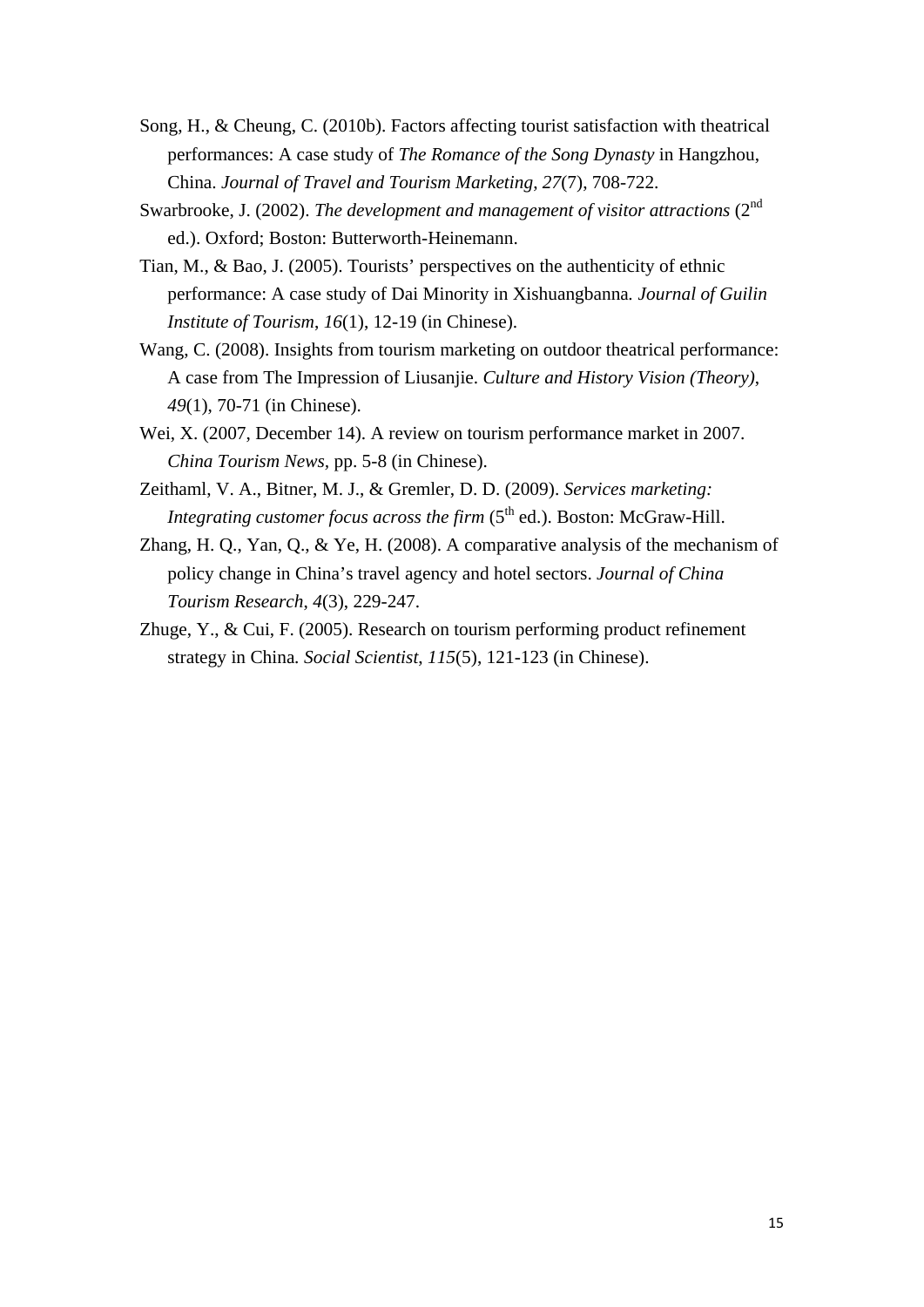| Founded | Name                | Cultural/   | Performance style and     | Venue               | Number         | Indicators of success         |
|---------|---------------------|-------------|---------------------------|---------------------|----------------|-------------------------------|
| year    |                     | ethnic      | content                   |                     | of             |                               |
|         |                     | origin      |                           |                     | articles       |                               |
| 1988    | The Tang            | Historical  | Dancing, and traditional  | <b>Tang Dynasty</b> | $\mathbf{1}$   | Staged 7000 times; 5.2        |
|         | Dynasty Show        |             | musical instruments       | Theatre             |                | million international         |
|         |                     |             |                           | Restaurant,         |                | tourists                      |
|         |                     |             |                           | Xi'an               |                |                               |
| 2000    | The Romance         | Hangzhou    | Acrobatics, singing, and  | Song Dynasty        | $\overline{4}$ | 10 million visitors; revenue  |
|         | of the Song         |             | dancing, supported by     | Town Theatre,       |                | of 0.2 billion; good          |
|         | Dynasty             |             | high-technology shows     | Hangzhou            |                | word-of-mouth                 |
| 2001    | Amazing             | Ethnic      | Acrobatics, singing, and  | Xiangxi Theatre,    | $\mathbf{1}$   | Staged 2400 times; 1.45       |
|         | Xiangxi             | minority of | dancing                   | Zhangjiajie         |                | million visitors              |
|         |                     | Tujia and   |                           |                     |                |                               |
|         |                     | Miao        |                           |                     |                |                               |
| 2002    | <b>Mountains</b>    | Ethnic      | Dancing, and traditional  | Lijiang Culture     | $\overline{3}$ | Staged 4000 times; revenue    |
|         | <b>Rivers Show</b>  | minority of | musical instruments       | Exchange            |                | of RMB 0.2 billion; a list of |
|         |                     | Lijiang     |                           | Center, Lijiang     |                | awards in China               |
| 2004    | The                 | Guilin, and | Singing and dancing,      | Lijiang Outdoor     | $\overline{3}$ | Revenue of RMB 40             |
|         | Impression of       | ethnic      | supported by              | Theatre, Guilin     |                | million; a list of awards in  |
|         | Liusanjie           | minority of | high-technology shows     |                     |                | China; enhanced the local     |
|         |                     | Zhuang      |                           |                     |                | economy                       |
| 2004    | The Legend of       | Kung Fu     | Martial arts, acrobatics, | Red Theatre,        | $\overline{2}$ | Revenue of US\$3 million;     |
|         | Kung Fu             |             | and dancing               | Beijing             |                | staged overseas in the US     |
|         |                     |             |                           |                     |                | and Canada; good              |
|         |                     |             |                           |                     |                | word-of-mouth in the US       |
| 2005    | <b>Back to Tang</b> | Historical  | Acrobatics, singing, and  | Fengming            | 1              | Staged overseas in            |
|         | Dynasty             |             | dancing                   | Jiutian Theatre,    |                | Singapore                     |
|         |                     |             |                           | Tang Paradise,      |                |                               |
|         |                     |             |                           | Xi'an               |                |                               |
| 2006    | The                 | Ethnic      | Singing and dancing       | Jade Dragon         | $\mathbf{1}$   | Revenue of RMB 67             |
|         | Impression of       | minority of |                           | Snow Mountain       |                | million; enhanced the local   |
|         | Lijiang             | Naxi        |                           | Outdoor             |                | economy                       |
|         |                     |             |                           | Theatre, Lijiang    |                |                               |
| 2006    | The Song of         | Historical  | Dancing, supported by     | Huaqing Pool        | $\mathbf{1}$   | Increased tourist arrivals to |
|         | Eternal             |             | high-technology shows     | Outdoor             |                | the attraction; tourists stay |
|         | Sorrow              |             |                           | Theatre, Xi'an      |                | longer at the destination     |

## **Table 1**. Brief Information on the Articles Analyzed in This Study.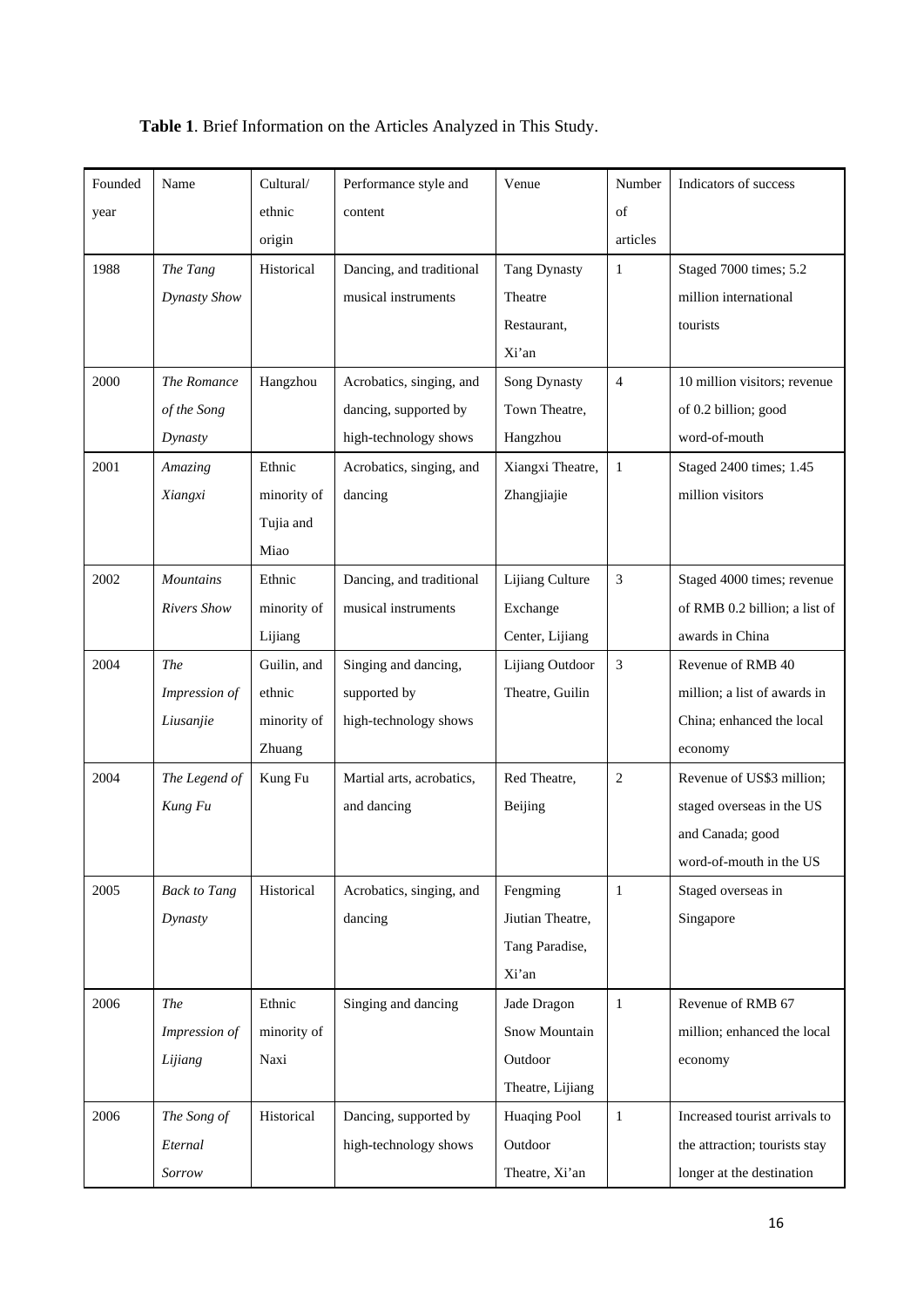| 2007 | <b>Four Seasons</b> | Zhouzhuan | Dancing, and traditional   | Outdoor           | 2            | Good word-of-mouth;           |
|------|---------------------|-----------|----------------------------|-------------------|--------------|-------------------------------|
|      | $\iota$             | g         | musical instruments        | Theatre,          |              | enhanced the local            |
|      | <i>Zhouzhuang</i>   |           |                            | Zhouzhuang,       |              | economy by RMB 50             |
|      |                     |           |                            | Suzhou            |              | million a year                |
| 2007 | Tea Show            | Tea-Zen   | Dancing, acrobatics, and   | <b>OTC</b> East   | $\mathbf{1}$ | A list of international       |
|      |                     | tradition | martial arts, supported by | Theatre,          |              | awards; staged 1000 times;    |
|      |                     |           | high-technology shows      | Shenzhen          |              | revenue of RMB 10 million     |
| 2007 | <b>The</b>          | Hangzhou  | Singing and dancing,       | West Lake         | $\mathbf{1}$ | 140,000 visitors in the first |
|      | Impression of       |           | supported by               | Outdoor           |              | year                          |
|      | West Lake           |           | high-technology shows      | Theatre,          |              |                               |
|      |                     |           |                            | Hangzhou          |              |                               |
| 2007 | Zen Music           | Zen, and  | Martial arts, Zen song,    | <b>Mount Song</b> | $\mathbf{1}$ | Enhanced the local            |
|      | Shaolin             | Kung Fu   | and dancing                | Outdoor           |              | economy; increased tourist    |
|      | Grand               |           |                            | Theatre,          |              | arrivals                      |
|      | Ceremony            |           |                            | Dengfeng          |              |                               |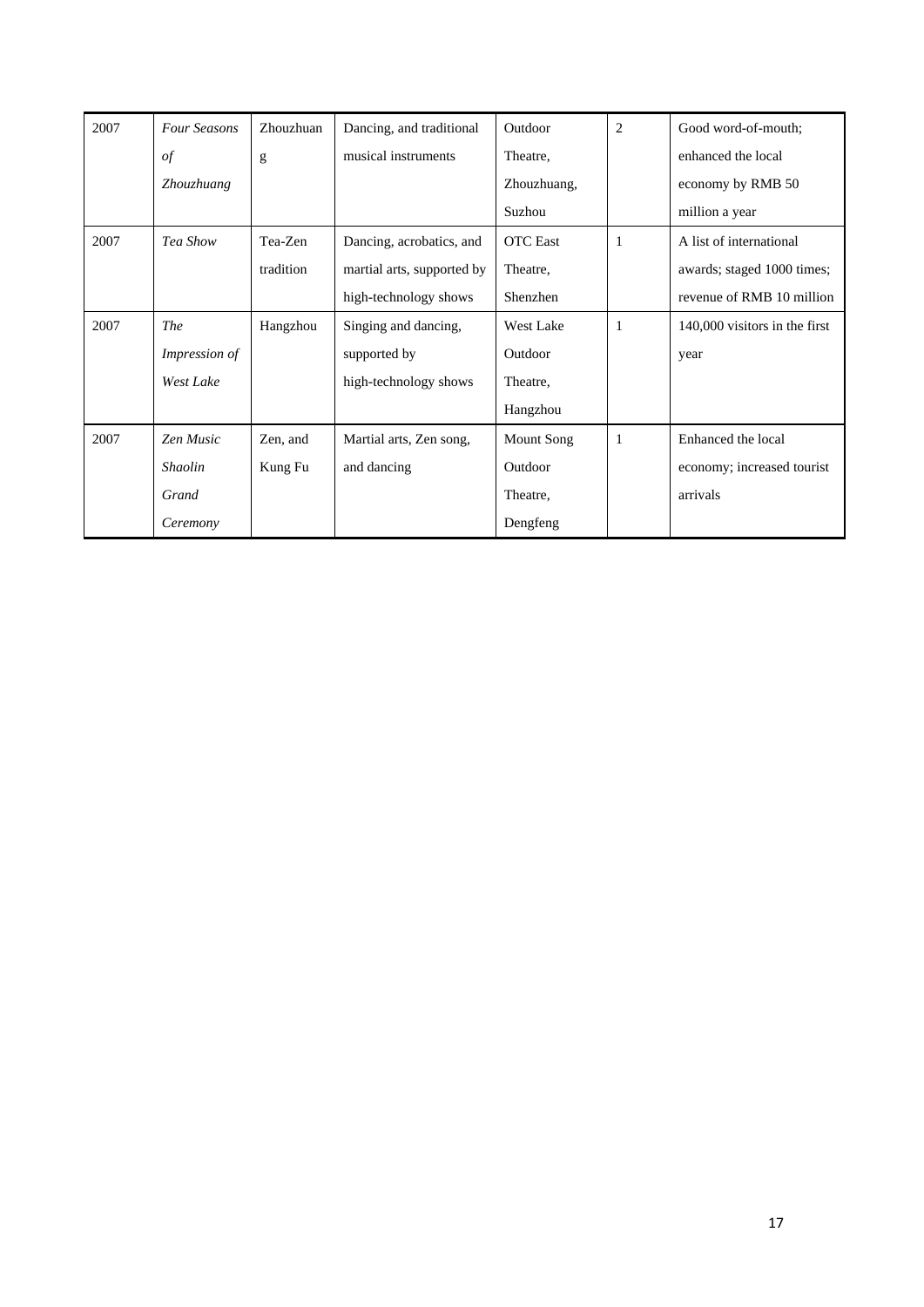**Figure 1**. An example of multiple coding using NVivo 8.

| 000.nvp - NVivo                                    |                           |                                         |                                                                |                          |  |
|----------------------------------------------------|---------------------------|-----------------------------------------|----------------------------------------------------------------|--------------------------|--|
| File Edit<br>View Go                               | Project Links Code Format | Automatically select subfolders         | Automatically select hierarchy                                 |                          |  |
| $H \triangle B$ is to be<br>New.<br>$\mathbf{v}_i$ | $\blacksquare$            | Free Nodes                              | Name                                                           | Nickname                 |  |
| 新細明體<br>Iormal (Web<br>٠                           | $10.5$ $\star$<br>٠       | Tree Nodes                              | D<br>art company                                               |                          |  |
|                                                    |                           | Cases<br>Relationships                  | collaboration between touris.<br>lo                            |                          |  |
| $DD$ $DD$ $50$<br>B44<br>$\mathcal{M}$             | <b>IN</b><br>.            | Search Folders<br>由                     | economic reform<br>O                                           |                          |  |
| Code At Name<br>• marketing strategy               |                           | All Nodes<br>ъı                         | marketing strategy<br>lo                                       |                          |  |
|                                                    | Look for:                 |                                         | $\circ$<br>$\overline{\mathbf{v}}$<br>operation and management |                          |  |
| ources                                             |                           |                                         | <b>VO</b><br>nerformers                                        |                          |  |
| Internals                                          | Internals                 |                                         | revision<br>O                                                  |                          |  |
| Externals                                          | Name                      |                                         | $\sigma$<br>storyline                                          |                          |  |
| 同<br>Memos<br>Search Folders                       | 丽水金沙                      |                                         |                                                                |                          |  |
| All Sources                                        | 丽水金沙1                     |                                         |                                                                |                          |  |
| All Sources Not Embedded                           | 丽水金沙2                     |                                         |                                                                |                          |  |
|                                                    | 刘三姐2                      |                                         |                                                                |                          |  |
|                                                    | 刘三姐3                      |                                         |                                                                |                          |  |
|                                                    | 功夫传奇                      |                                         |                                                                |                          |  |
|                                                    | 功夫传奇2                     |                                         |                                                                |                          |  |
|                                                    |                           |                                         |                                                                | Select item from nicknam |  |
|                                                    | 图水金沙1                     | <b>Clear Filter</b><br>Filter           |                                                                |                          |  |
|                                                    | TO ANNULLE BANKSYN        |                                         |                                                                |                          |  |
| <b>Sources</b>                                     |                           |                                         |                                                                |                          |  |
|                                                    |                           |                                         |                                                                |                          |  |
| <b>Nodes</b>                                       |                           | 从前也是演员的颜丽姝更愿意从内部的变革中寻找《丽水金沙》成功的密码。"竞争   |                                                                |                          |  |
|                                                    |                           | 上岗、按劳分配是《丽水金沙》的一条'铁律'。"她说,"我们的收入由技能、角色、 |                                                                |                          |  |
| Sets                                               |                           |                                         |                                                                |                          |  |
| <b>Queries</b>                                     |                           | 上场频率、敬业守纪决定。比如我跳一场双人舞可以拿到20分,小角色只有6分或   |                                                                |                          |  |
|                                                    |                           | 7分;跳得多,分就多,收入就高,这正是《丽水金沙》激情常在的重要原因。"    |                                                                |                          |  |
| Models                                             |                           |                                         |                                                                |                          |  |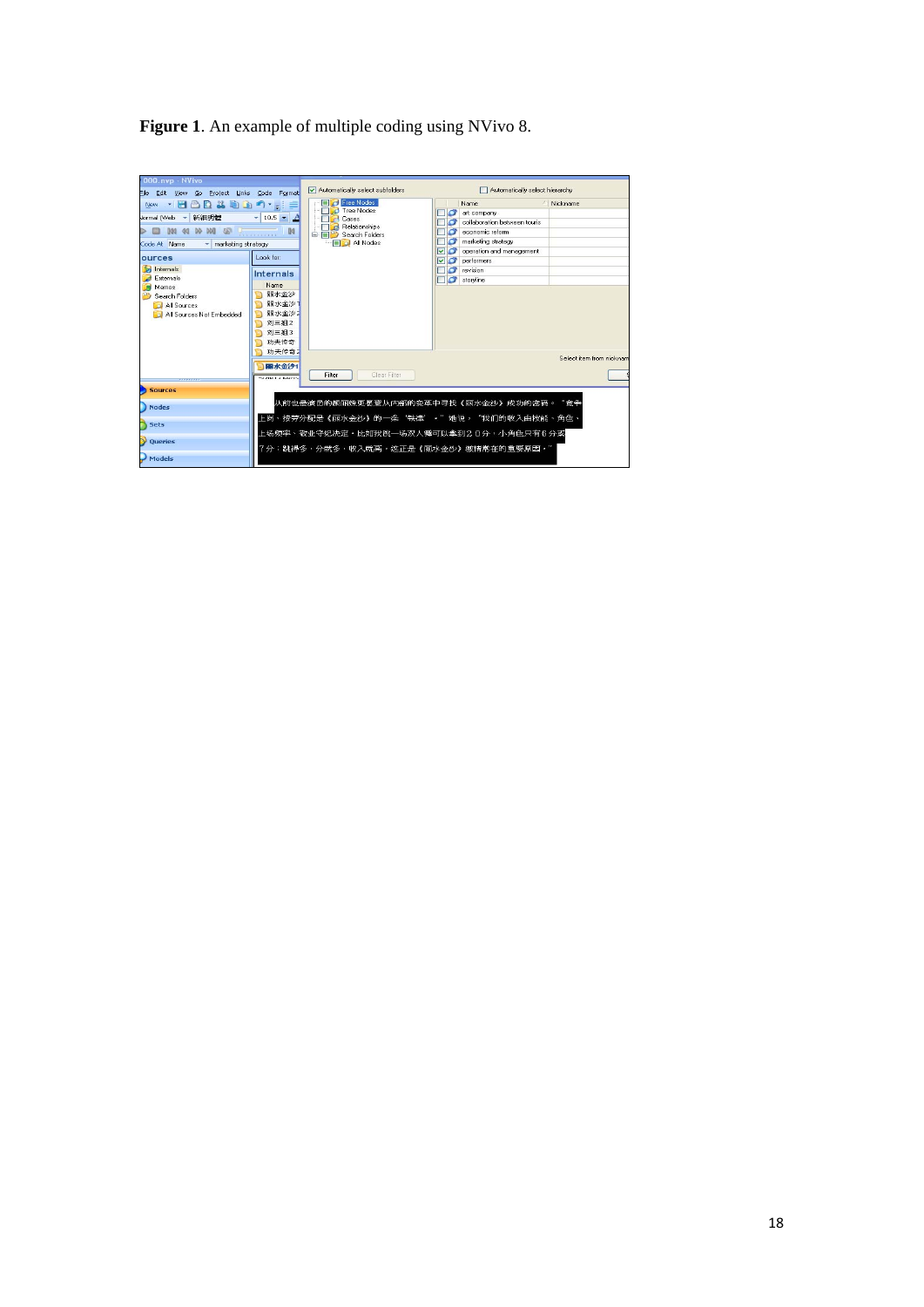**Table 2**. Code Families (Nodes) and Their Components (Codes) for the Successful Experience of Theatrical Performances in China.

| Code families (nodes)         | Components (codes)                                         | Text units |
|-------------------------------|------------------------------------------------------------|------------|
|                               |                                                            | identified |
| Storyline and performing      | [ethnic minorities] [minority dancing] [culture] [history] | 114        |
|                               | [oriental culture] [Chinese culture] [local culture] [Zen] |            |
|                               | [love story] [opera] [acrobatics] [artistic] [traditional  |            |
|                               | music and instrument] [modern dancing] [ballet]            |            |
|                               | [martial arts] [Kung Fu]                                   |            |
| Market positioning and        | [market positioning] [travel agency] [tour guide] [hotel]  | 52         |
| marketing strategy            | [package tourists] [package of dinner and                  |            |
|                               | entertainment] [package of Kung Fu] [marketing team]       |            |
|                               | [selling tickets on the internet] [media promotion]        |            |
| Investment and financial      | [investment] [foreign investment] [private enterprise]     | 16         |
| support                       | [big companies] [financial support]                        |            |
| Operation and management      | [art company] [experience of theatrical performances]      | 47         |
|                               | [incentive system] [performance appraisal] [training]      |            |
|                               | [competition system] [management system]                   |            |
| Performing teams              | [dancing troupe] [local residents] [professional           | 51         |
|                               | performers] [actors] [change the performers] [art          |            |
|                               | school] [model] [graduates] [foreign performers]           |            |
| Outdoor venue                 | [natural environment] [scenery] [mountains] [valley]       | 43         |
|                               | [lake] [rivers] [pool] [pavilion] [trees] [bamboo grove]   |            |
|                               | [ordinary theatre]                                         |            |
| Indoor/outdoor stage          | [high technology] [stage facilities] [LED screen]          | 41         |
| supporting facilities         | [lighting] [smoke] [fire] [laser] [sound]                  |            |
| Continuous improvement        | [revise and reform] [improvement] [long term]              | 44         |
|                               | [learning experience from others] [Circus of the Sun]      |            |
|                               | [Moulin Rouge] [Broadway] [Las Vegas] [Paris]              |            |
|                               | [feedback from the tourists] [collection data]             |            |
| Production team               | [production team] [overseas production experts]            | 36         |
|                               | [international production teams] [Zhang Yimou]             |            |
|                               | [famous directors] [scriptwriter] [musician] [singer]      |            |
|                               | [designer] [composers] [dancer] [authors] [technician]     |            |
|                               | [a series of "Impression" theatrical performances]         |            |
| Collaboration between         | [combination of tourism and culture] [local tourism        | 33         |
| cultural industries and local | development] [tourist arrival]                             |            |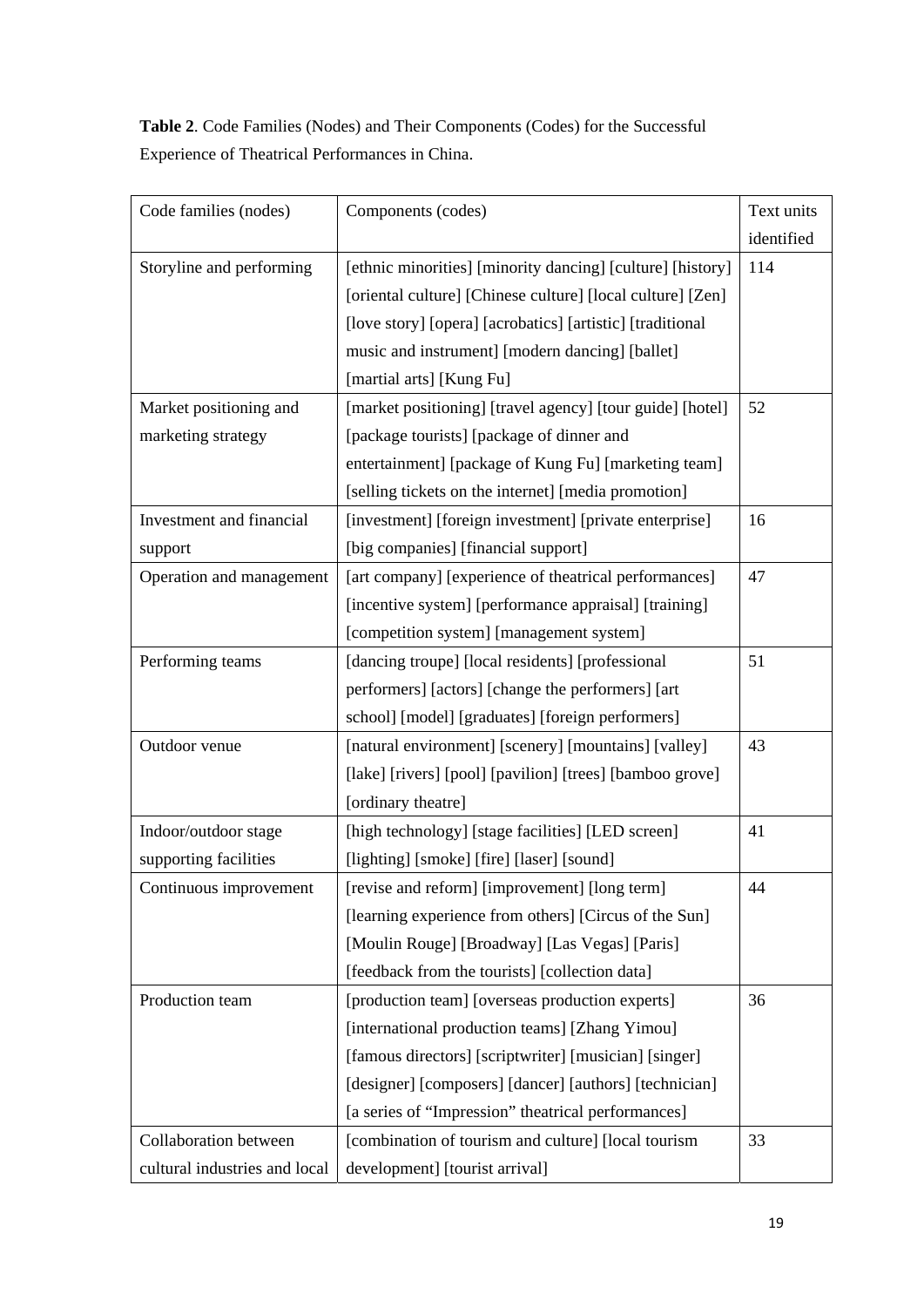| tourism                    |                                                          |    |
|----------------------------|----------------------------------------------------------|----|
| Government support         | [government funding] [government support]                | 10 |
|                            | [government guideline] [policy]                          |    |
| Privatization              | [market economy] [economy reform] [privatization of      | 12 |
|                            | cultural companies]                                      |    |
| Social and cultural effect | [cultural trend] [night life] [night entertainment]      | 17 |
|                            | [cultural differentiation] [cultural demand] [spiritual] |    |
|                            | demand]                                                  |    |